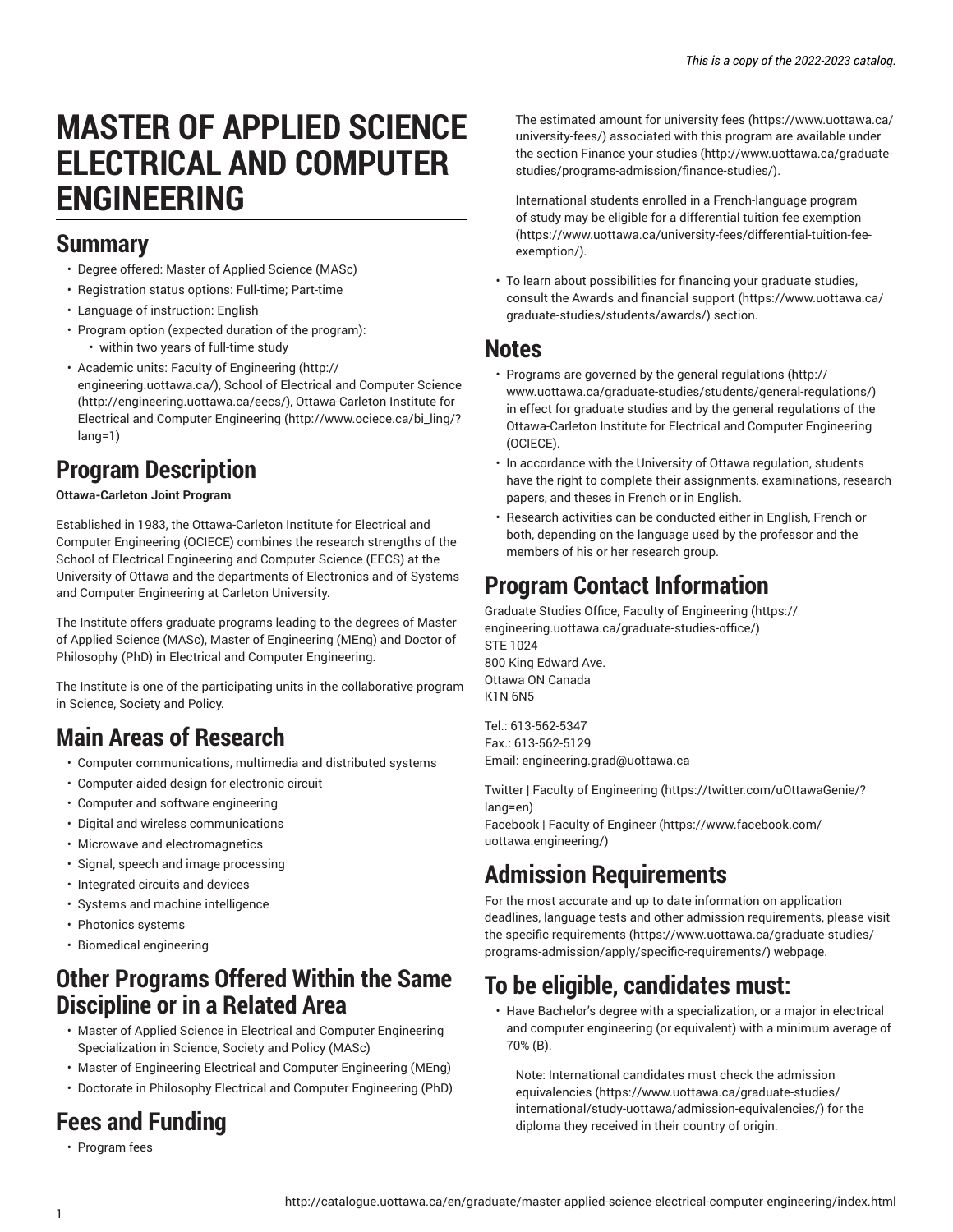- Demonstrate a good academic performance in previous studies as shown by official transcripts, research reports, abstracts or any other documents demonstrating research skills.
- Identify at least one professor who is willing to supervise your research and thesis.
	- We recommend that you contact potential thesis supervisors as soon as possible.
	- To enroll, you need to have been accepted by a thesis supervisor.
	- The supervisor's name is required at the time of application.

### **Language Requirements**

Applicants must be able to understand and fluently speak the language of instruction (French or English) in the program to which they are applying. Proof of linguistic proficiency may be required.

Applicants whose first language is neither French nor English must provide proof of proficiency in the language of instruction.

Note: Candidates are responsible for any fees associated with the language tests.

### **Notes**

- The choice of research supervisor will determine the primary campus location of the student. It will also determine which university awards the degree
- The admission requirements listed above are minimum requirements and do not guarantee admission to the program.
- Admissions are governed by the general [regulations](http://www.uottawa.ca/graduate-studies/students/general-regulations/) ([http://](http://www.uottawa.ca/graduate-studies/students/general-regulations/) [www.uottawa.ca/graduate-studies/students/general-regulations/](http://www.uottawa.ca/graduate-studies/students/general-regulations/)) in effect for graduate studies and by the general regulations of the Ottawa-Carleton Institute for Electrical and Computer Engineering (OCIECE).

### **Program Requirements Master's with Thesis**

Students must meet the following requirements:

#### **Compulsory Courses:**

| 15 optional course units in electrical engineering (ELG) at | 15 Units |
|-------------------------------------------------------------|----------|
| the graduate level <sup>1</sup>                             |          |
| Thesis:                                                     |          |

THM 7999  $\,$  Master's Thesis  $^2$ 

#### Note(s)

- 1 Subject to the approval of the departmental chairperson, a student may take up to half of the course units in the program in other disciplines (e.g. mathematics, computer science, physics).
- 2 Students are responsible for ensuring they have met all of the [thesis](http://www.uottawa.ca/graduate-studies/students/theses/) [requirements \(http://www.uottawa.ca/graduate-studies/students/](http://www.uottawa.ca/graduate-studies/students/theses/) [theses/\)](http://www.uottawa.ca/graduate-studies/students/theses/). The thesis must be based on original research carried out under the direct supervision of a research faculty member in the Department.

# **Minimum Requirements**

The passing grade in all courses is B.

A student who has incurred two failures is withdrawn from the program.

# **Fast-Track from Master's to PhD**

Students enrolled in the master's program in electrical and computer engineering at the University of Ottawa may be eligible to fast-track directly into the doctoral program without writing a master's thesis. For additional information, please consult the "Admission Requirements" section of the PhD program.

### **Research Research Fields & Facilities**

Located in the heart of Canada's capital, a few steps away from Parliament Hill, the University of Ottawa is among Canada's top 10 research universities.

uOttawa focuses research strengths and efforts in four Strategic Areas of Development in Research (SADRs):

- Canada and the World
- Health
- e-Society
- Molecular and Environmental Sciences

With cutting-edge research, our graduate students, researchers and educators strongly influence national and international priorities.

### **Research at the Faculty of Engineering**

Areas of research:

- Chemical and Biological Engineering
- Civil Engineering
- Electrical Engineering and Computer Science
- Mechanical Engineering

For more information, refer to the list of faculty members and their research fields on **Uniweb**.

**IMPORTANT: Candidates and students looking for professors to supervise their thesis or research project can also consult the** [website](https://www.uottawa.ca/graduate-studies/students/academic-unit-contact-information/) of the faculty or [department](https://www.uottawa.ca/graduate-studies/students/academic-unit-contact-information/) **(**[https://www.uottawa.ca/graduate-studies/](https://www.uottawa.ca/graduate-studies/students/academic-unit-contact-information/) [students/academic-unit-contact-information/](https://www.uottawa.ca/graduate-studies/students/academic-unit-contact-information/)**) of their program of choice. Uniweb does not list all professors authorized to supervise research projects at the University of Ottawa.**

### **Courses**

In all programs, the student may choose graduate courses from either university with the approval of the adviser/graduate program co-ordinator or Advisory Committee.

The Department offering the course is identified by the prefix of the number assigned to the course as follows:

UNIVERSITÉ D'OTTAWA / UNIVERSITY OF OTTAWA:

ELG / EACJ SIGE (École de science informatique et de génie électrique)

EECS (School of Electrical Engineering and Computer Science)

CARLETON UNIVERSITY:

SYSC Department of Systems and Computer Engineering

ELEC Department of Electronics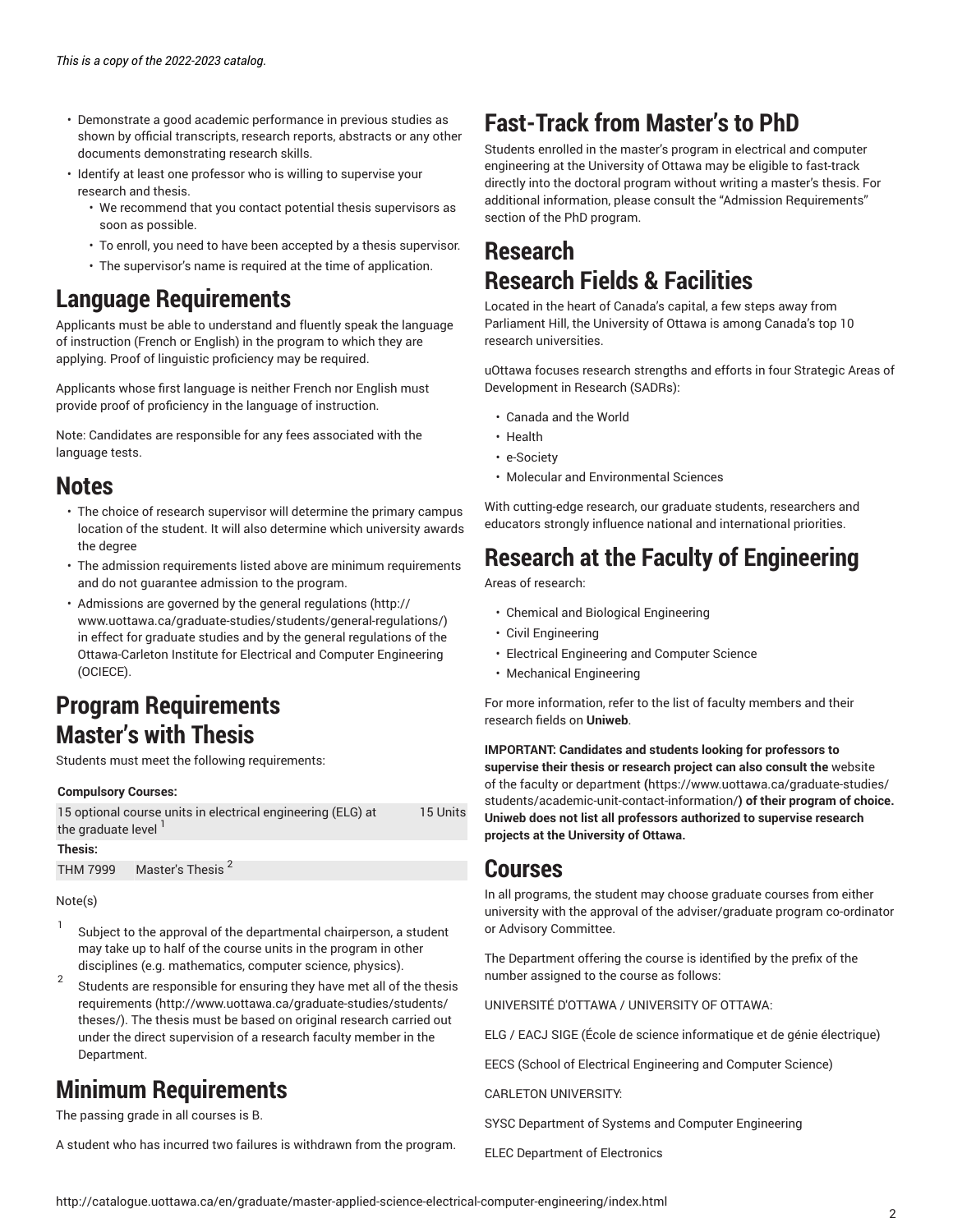Only a selection of courses listed is given in a particular academic year. All courses extend over one term and are worth three units at the University of Ottawa (0.5 units at Carleton University).

#### **ELG 5100 Software Engineering Project Management (3 units)**

Software system engineering and organization methods; work breakdown structure and task determination; effort, duration and cost estimation; scheduling and planning. Monitoring and control; analysis of options; management of risks, change, and expectations. Process and product metrics, post-performance analysis, process improvement and maturity. Management of Agile Programming methodologies such as Extreme Programming. Case studies. This course is equivalent to EACJ 5200 at Carleton University.

**Course Component:** Lecture

#### **ELG 5103 Optical Communications Systems (3 units)**

Optical communication system concepts and basic characteristics. Optical Transmitters. Optical detection. Optical noise sources and their mathematical models. Non-coherent (direct) detection: system model, direct detection of intensity modulation, application of photomultiplication, optimal post-detection processing, and subcarrier systems. Coherent detection: heterodyne receivers, the field matching problem and receiver performance. Optical binary digital system, singlemode binary and heterodyne binary systems. Block coded digital optical communication systems: PPM, PAM, PSK, and FSK signalling. Integration of device technology and system architecture. Selected topics in optical communications and networking. This course is equivalent to EACJ 5201 at Carleton University.

**Course Component:** Lecture

#### **ELG 5104 Electromagnetic Waves Theory and Applications (3 units)**

The homogeneous wave equation. Uniform and nonuniform plane waves. Inhomogeneous wave equations. Green's functions. Theory of potentials. Scattering problems. Numerical methods. Boundary value problems. Perturbation and variational techniques. This course is equivalent to EACJ 5401 at Carleton University.

**Course Component:** Lecture

#### **ELG 5106 Fourier Optics (3 units)**

Diffraction: Plane waves expansions, angular spectra, 2D Fourier transform, scalar and vector diffraction theory, Fresnel and Fraunhofer diffraction, coherence. Linear optical systems: Thin lenses, Gaussian beam optics, transmission functions, linear systems theory, imaging, transfer functions, aberration. Applications: Holography, diffractive optics, gratings, optical correlation. This course is equivalent to EACJ 5003 at Carleton University.

**Course Component:** Lecture

#### **ELG 5119 Stochastic Processes (3 units)**

Probability. Random variables. Distribution and density functions. Expectation. Functions of random variables. Moments and characteristic functions. Random vectors. Sequences of random variables and convergence. Limit theorems. Stochastic processes: basic notions. Stationarity. Ergodicity. Poisson and Gaussian processes. Second order processes. Representation theorems. Markov processes and chains. Courses ELG 5119, ELG 6153 (SYSC 5503) cannot be combined for units. This course is equivalent to EACJ 5109 at Carleton University. **Course Component:** Lecture

#### **ELG 5121 Multimedia Communications (3 units)**

Introduction, applications, standards. Networking technologies. Image, video and audio compression. Quality of Service and resource management. Scheduling issues for real-time MM transport. Multimedia synchronization. Multimedia and the Internet. Multimedia conferencing. Multimedia to the home. Satellites and multimedia. Multimedia applications. This course is equivalent to EACJ 5201 at Carleton University.

**Course Component:** Lecture

#### **ELG 5124 Virtual Environments (3 units)**

Basic concepts. Virtual worlds. Hardware and software support. World modeling. Geometric modeling. Light modeling. Kinematic and dynamic models. Other physical modeling modalities. Multisensor data fusion, anthropomorphic avatars. Animation: modeling languages, scripts, realtime computer architectures. VE interfaces. Case studies. This course is equivalent to EACJ 5204 at Carleton University.

**Course Component:** Lecture

#### **ELG 5126 Source Coding and Data Compression (3 units)**

Lossless coding: discrete sources, entropy rate, Huffman coding, arithmetic coding, dictionary methods. Lossy coding: continuous sources, rate-distortion functions. Waveform coding methods: scalar and vector quantization, predictive coding, transform coding, subband and wavelet coding. Applications to telecommunications and storage: text, speech, audio, facsimile, image, video.

#### **Course Component:** Lecture

Courses ELG 5126 and ELG 6167 cannot be combined for units.

#### **ELG 5127 Medical Image Processing (3 units)**

Mathematical models of image formation based on the image modality and tissue properties. Linear models of image degradation and reconstruction. Inverse problems and regularization for image reconstruction. Image formation in Radiology, Computed Tomography, Magnetic Resonance Imaging, Nuclear Medicine, Ultrasound, Positron Emission Tomography, Electrical Impedance Tomography.

#### **Course Component:** Lecture

Courses ELG 5127, ELG 7173 (EACJ 5601) cannot be combined for units if taken as a topic in ELG 7173.

#### **ELG 5128 Wireless Ad Hoc Networking (3 units)**

Self-organized, mobile, and hybrid ad hoc networks. Physical, medium access, networks, transport and application layers, and cross-layering issues. Power management. Security in ad hoc networks. Topology control and maintenance. Date communication protocols, routing and broadcasting. Location service for efficient routing. Courses CSI 5148 (COMP 5103), ELG 5128 cannot be combined for units.

**Course Component:** Lecture Exclusion: CSI 5148 (COMP 5103)

#### **ELG 5131 Graphical Models (3 units)**

Bayesian networks, factor graphs, Markov random fields, maximum a posteriori probability (MAP) and maximum likelihood (ML) principles, elimination algorithm, sum-product algorithm, decomposable and nondecomposable models, junction tree algorithm, completely observed models, iterative proportional fitting algorithm, expectation-maximization (EM) algorithm, iterative conditional modes algorithm, variational methods, applications. Courses ELG 5131, ELG 7177 (EACJ 5605) cannot be combined for units. This course is equivalent to EACJ 5131 at Carleton University.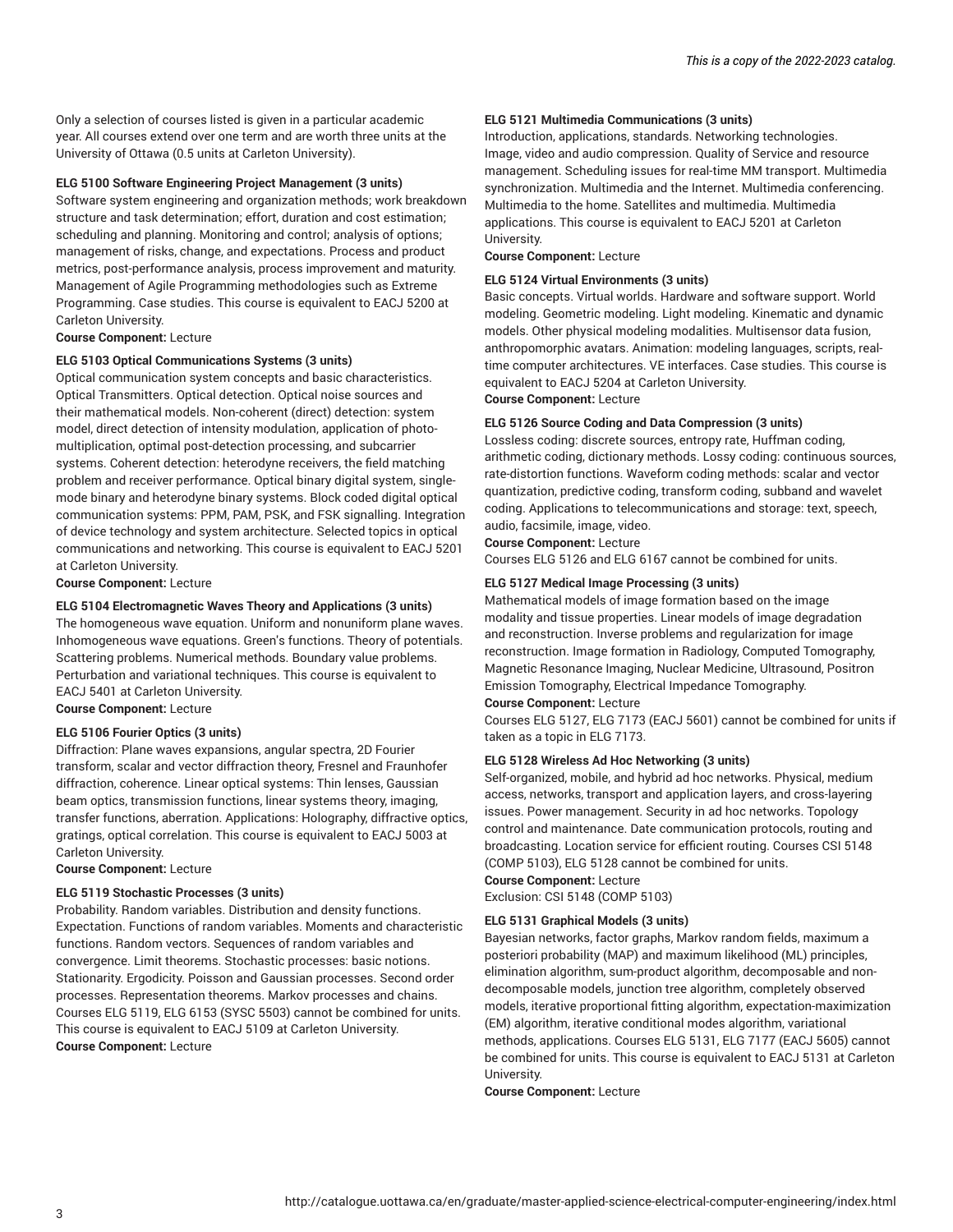#### **ELG 5132 Smart Antennas (3 units)**

Wireless systems and their imitations. Introduction to propagation and antenna arrays. Concept of smart antenna; spatial processing; spacedivision multiple access. Types of smart antennas. Range and capacity improvement. Beamforming networks and algorithms. Direction-ofarrival estimation. Multiple-input multiple- output (MIMO) architecture: basic principles; capacity issues; performance analysis. Bell Lab Layered Space-Time (BLAST) algorithm. Space-time coding. Alamouti scheme. Spatio-temporal radio channels. Impact of correlation. Courses ELG 5132, ELG 7178 (EACJ 5606) cannot be combined for units.

**Course Component:** Lecture

#### **ELG 5133 Introduction to Mobile Communications (3 units)**

Introduction to mobile and cellular systems. Radio channel characterization: signal strength prediction techniques and coverage; indoor/outdoor models; fading; delay spread; interference models and outage probabilities. Digital modulation and transmission system performance. Signal processing techniques, diversity and beamforming.Multiple-input multiple-output (MIMO) systems. New directions and recent results. **Course Component:** Lecture

#### **ELG 5137 Planning and Design of Computer Networks (3 units)**

Planning process of computer networks; needs and technical requirements; modeling of different network planning problems; exact and approximate algorithms; topological planning and expansion problems; equipment (switch, router) location problem; approximate and optimal routing algorithms; presentation of various case studies. **Course Component:** Lecture

#### **ELG 5142 Ubiquitous Sensing for Smart Cities (3 units)**

This course is an introduction to ubiquitous sensing systems for intelligently coordinated and efficient cities and spaces. Three primary foci will be on smart cities sensing, reliable sensory data acquisition, and security and privacy in smart city sensing systems. Topics will include: a thorough presentation of sensor and actuator networks for smart cities, software-defined Internet of Things, vehicular sensing, social sensing, detailed investigation of opportunistic and participatory sensing solutions, sensing as a service, and security and privacy assurance in smart city services by using artificial intelligence methods. An emphasis will be given on the design and analysis of multi-purposed, non-dedicated and large-scale sensing systems along with the trustworthiness, reliability, security and efficiency requirements of smart city services. **Course Component:** Lecture

#### **ELG 5143 AI-Enabled Wireless Networks (3 units)**

Communication fundamentals. Wireless communications. Deviceto-device communications. Cyber physical systems (CPS). Selforganization. Supervised and unsupervised learning. Reinforcement learning. Deep learning.

**Course Component:** Lecture

#### **ELG 5161 Robotics: Control, Sensing and Intelligence (3 units)**

Robotics as the intelligent connection of perception to action. Advanced robotics technologies. Robot arm kinematics and dynamics. Planning of manipulator trajectories. Control of robot manipulators. Robot-level programming. Sensors and sensory perception. Control problems for sensory controlled robotic-based flexible manufacturing systems. Tasklevel programming. Knowledge-based control for mobile robots. This course is equivalent to EACJ 5207 at Carleton University. **Course Component:** Lecture

#### **ELG 5163 Machine Vision (3 units)**

Image acquisition. Structured light and stereo ranging. Grey-scale and binary images: geometric and topological properties. Image segmentation, preprocessing, edge finding, processing. Image recognition. Mathematical models for image representation. Morphology. Representation of 3-D objects, scene understanding, motion detection. Massively parallel computers architectures. Machine vision for manufacturing. This course is equivalent to EACJ 5100 at Carleton University.

**Course Component:** Lecture

#### **ELG 5164 Cloud Infrastructure and Technologies (3 units)**

Theory and hands-on experience of virtualization technology and infrastructure to support cloud computing systems and services starting from Metal-As-A-Service and building up to a full, open, standards compliant Software-As-A-Service stack. Full explanation of the processes, methodologies, and tools needed for DevOps support. Topics covered include: Linux Fundamentals, Container Orchestration with Docker and Kubernetics, Networking Fundamentals, Cloud Computing using OpenStack, Network Functions Virtualization as well as special topics related to emerging applications and research.

**Course Component:** Lecture

#### **ELG 5166 Cloud Analytics (3 units)**

Fundamentals of complex and large-scale data processing in the cloud (evolution, characteristics, application). Distributed data processing approaches: master/slave, vertical vs. horizontal scalability, batch and streaming, transactions management, CAP Theorem. Batch processing. In-memory processing. Data processing clusters and pipelines. Handson experience developing and managing complex and large-scale data pipeline applications in a cloud. NoSQL databases (characteristics, types, architectures). Data lakes and cloud computing infrastructure. **Course Component:** Lecture

#### **ELG 5170 Information Theory (3 units)**

Measure of information: entropy, relative entropy, mutual information, asymptotic equipartition property, entropy rates for stochastic processes; Data compression: Huffman code, arithmetic coding; Channel capacity: random coding bound, reliability function, Blahut-Arimoto algorithm, Gaussian channels, colored Gaussian noise and "water-filling"; Rate distortion theory; Network information theory. This course is equivalent to EACJ 5501 at Carleton University.

**Course Component:** Lecture

#### **ELG 5179 Detection and Estimation (3 units)**

Binary, M-ary and composite hypothesis testing. Bayes risk and Neyman-Pearson criteria. Parameter estimation: Cramer-Rao bounds; maximumlikelihood estimation. Detection in additive white Gaussian noise and coloured noise. Noise in noise problems. Classical estimation problems. The linear filtering problem. Wiener/Kalman filtering. Sequential and nonparametric detection. This course is equivalent to EACJ 5503 at Carleton University.

#### **Course Component:** Lecture

#### **ELG 5180 Advanced Digital Communication (3 units)**

Techniques and performance of digital signalling and equalization over linear bandlimited channels with additive Gaussian noise. Fading multipath channels: diversity concepts, modelling and error probability performance evaluation. Synchronization in digital communications. Spread spectrum in digital transmission over multipath fading channels. Courses ELG 5180, ELG 6165 (SYSC 5605) cannot be combined for units. This course is equivalent to EACJ 5704 at Carleton University.

#### **Course Component:** Lecture

Prerequisite: SYSC 5504 or ELG 5375 or the equivalent.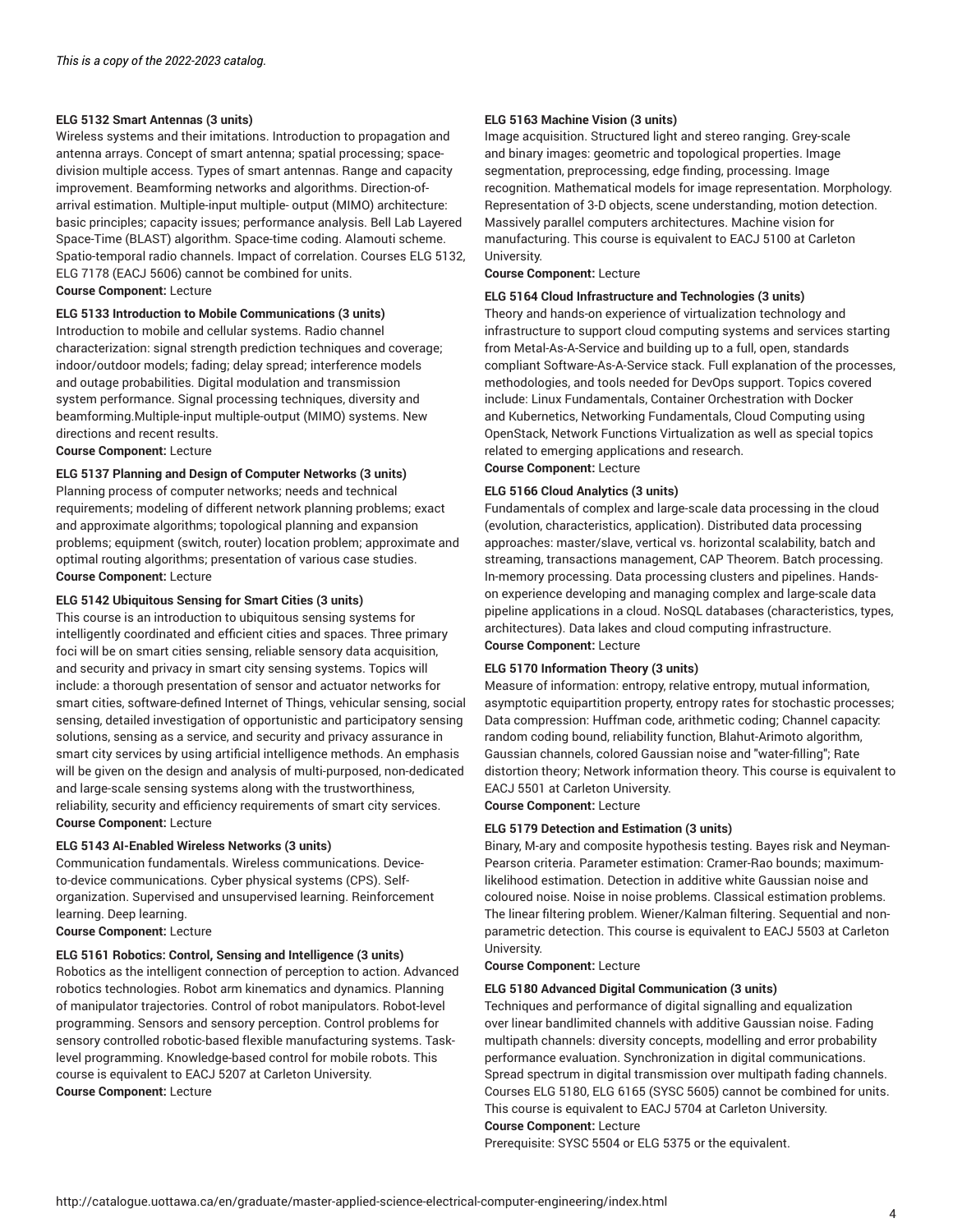#### **ELG 5191 Design of Distributed System Software (3 units)**

Distributed systems design and programming issues; distributed computing. Basics of object oriented technology for distributed computing. Distributed objects technologies. Object oriented models for distributed programming. Distributed computing architecture design. Component based distributed software design. Scalability, interoperability, portability and distributed services. Distributed applications design. This course is equivalent to EACJ 5203 at Carleton University.

#### **Course Component:** Lecture

**ELG 5195 Digital Logic Design: Principles and Practices (3 units)** Switching algebra. Combinational circuit design including PLA and MSI techniques. Special properties-symmetric functions, unate functions, threshold functions, functional decomposition. Sequential circuits-state reduction, incompletely specified machines, state assignments and series-parallel decomposition. Fundamental mode sequential circuitsrace, hazards, and state assignment. Semicustom and MSI design. Special sequential circuits. This course is equivalent to EACJ 5705 at Carleton University.

#### **Course Component:** Lecture

#### **ELG 5199 Design of Multimedia Distributed Database Systems (3 units)**

Database concepts and architectures. Data modelling. Relational technology and distributed databases. Examples of the new generation of databases for advanced multimedia applications such as multimedia information retrieval, VOD and the limitations of the conventional models for managing multimedia information (graphics, text, image, audio and video). This course is equivalent to EACJ 5104 at Carleton University. **Course Component:** Lecture

#### **ELG 5214 Deep Learning and Reinforcement Learning (3 units)**

Advanced course in the theory, techniques, tools and applications of deep learning and reinforcement learning to Applied Machine Learning. **Course Component:** Lecture

#### **ELG 5218 Uncertainty Evaluation in Engineering Measurements and Machine Learning (3 units)**

Bayesian analysis, Uncertainty quantification, Probabilistic programming, Data analysis, Modeling, Monte Carlo simulations, Bayesian machine learning, Measurement, Errors, Time series analysis. **Course Component:** Lecture

#### **ELG 5228 Mobile Robotics (3 units)**

Locomotion and kinematics, wheeled and mobile robotics. Robot autonomy and perception. Localization: simultaneous localization and mapping (SLAM), map-based localization, Markov-based localization, Kalman filter-based localization. Path planning: configuration space, cell decomposition, artificial potential fields, collision avoidance. Motion control: trajectory tracking, regulation. Robotic Operating System (ROS). **Course Component:** Lecture

#### **ELG 5255 Applied Machine Learning (3 units)**

Machine learning is an effective tool to design systems that learn from experience and adapt to an environment. Theory and applications of machine learning to the design of electrical and computer systems, devices and networks by using techniques that utilize statistics, neural computation and information theory. Fundamentals of supervised learning, Bayesian estimation, clustering and unsupervised learning, multivariate, parametric and non-parametric methods, kernel machines, hidden Markov models, multilayer perceptron networks and deep neural networks, ensemble learning and reinforcement learning. Design and testing of machine learning techniques integrated into real-world systems, devices and networks. Guidelines for machine learning experiments, methods for cross-validation and resampling, classifier performance analysis and tools for comparing classification algorithms and analysis of variance to compare multiple algorithms. **Course Component:** Lecture

The courses ELG 5255 and CSI 5155 cannot be combined for units.

#### **ELG 5271 Topics in Applied Artificial Intelligence (3 units)**

Recent and advanced topics in the field of Applied Artificial Intelligence. Topics vary from year to year.

**Course Component:** Lecture

#### **ELG 5295 Ethics for Design, AI, and Robotics (3 units)**

Artificial Intelligence technologies are becoming ever more present in applications like: automated vehicles and mobility-as-a-service (e.g. driving and system-level control algorithms); consumer electronics (e.g. social robots and smart speakers); healthcare (e.g. image classification in medical imaging); and weapons systems (e.g. targeting and kill decision-making). Many of these applications are raising significant ethical concerns. A range of topics in applied technology ethics are examined through the lens of contemporary philosophy and applied ethics texts and popular media articles. Practical frameworks, methodologies and tools for anticipating, and addressing, ethical issues are introduced through hands-on, group-based design thinking workshops and projects.

#### **Course Component:** Lecture

The courses ELG 5295, CSI 5195 and DTI 5310 cannot be combined for units.

#### **ELG 5301 Professional Skills and Responsibility (3 units)**

Students work in teams (peer groups) to complete hands-on projects and online learning modules to build their professional network and develop their careers; understand their responsibilities as professionals; and develop professional skills with a focus on communication, team leadership, and project management. Fundamentals of technical teambased projects including problem definition, research, planning and how to write a technical project proposal. Required modules on academic writing, plagiarism and conducting a literature review. **Course Component:** Lecture, Tutorial

### **ELG 5360 Digital Watermarking (3 units)**

Overview of recent advances in watermarking of image, video, audio, and other media. Spatial, spectral, and temporal watermarking algorithms. Perceptual models. Use of cryptography in steganography and watermarking. Robustness, security, imperceptibility, and capacity of watermarking. Content authentication, copy control, intellectual property, and other applications. This course is equivalent to EACJ 5360 at Carleton University.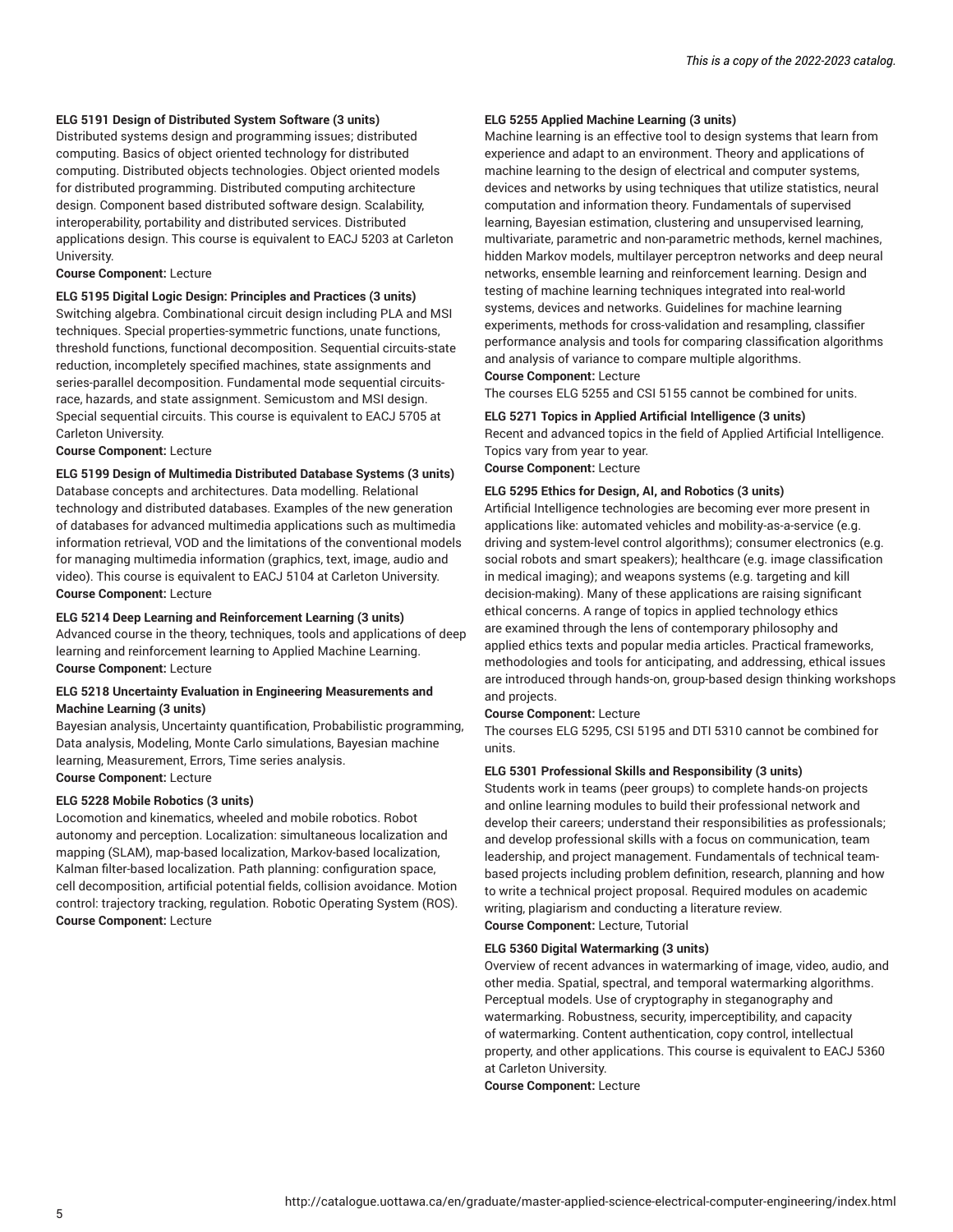#### **ELG 5369 Internetworking Technologies (3 units)**

IP Based Internet Technologies: Internet architecture and its protocols. Software/hardware requirements for quality of service (QoS), Integrated services. Scheduling. Fair queueing. Traffic and admission control algorithms. Differentiated services. Multiprotocol label switching (MPLS) and associated software/hardware design issues. Fast internet protocol (IP), asynchronous transfer mode (ATM), internet protocol (IP) over synchronous optical network (SONET), wavelength division multiplexing (WDM), satellite implementations. This course is equivalent to EACJ 5369 at Carleton University.

#### **Course Component:** Lecture

Courses ELG 5369, ELG 7187 (EACJ 5808) cannot be combined for units.

#### **ELG 5371 Digital Communication by Satellite (3 units)**

Propagation and interference considerations. Link budget calculations. GEO, LEO, HEO systems. Transponders. Earth stations; modems (PSK, MSK , etc.), low noise amplifiers, high power amplifiers. Error control. Access techniques; FDMA, TDMA, CDMA, random access. Switching, onboard processing. Networking. ATM over satellites. Mobile satellite communications and IMT2000. This course is equivalent to EACJ 5500 at Carleton University.

**Course Component:** Lecture

#### **ELG 5372 Error Control Coding (3 units)**

General introduction. Algebraic concepts. Linear block codes. Cyclic codes, BCH and Reed-Solomon codes. Convolutional codes. Maximum likelihood decoding, and sequential decoding of convolutional codes. Burst-error correcting convolutional and block codes. Automatic repeat request. Trellis Coded Modulation. Turbo codes and iterative decoding. This course is equivalent to EACJ 5504 at Carleton University.

**Course Component:** Lecture

#### **ELG 5373 Data Encryption (3 units)**

Secure communications: encryption and decryption. Entropy, equivocation and unicity distance. Cryptanalysis and computational complexity. Substitution, transposition and product ciphers. Data Encryption Standard (DES): block and stream cipher modes. Modular arithmetics. Public key cryptosystems: RSA, knapsack. Factorization methods. Elliptic curve cryptography. Authentication methods and cryptographic protocols. This course is equivalent to EACJ 5105 at Carleton University.

#### **Course Component:** Lecture

#### **ELG 5374 Computer Communication Network (3 units)**

Network applications, structures and their design issues. Resource sharing/access methods. Network transmission and switching techniques. OSI model. Error control, flow control and various issues related to the physical, data link and network layers. Local area networks. Performance issues of delay-throughput in various protocols. Courses ELG 5374, ELG 6121 (SYSC 5201) cannot be combined for units. This course is equivalent to EACJ 5607 at Carleton University. **Course Component:** Lecture

#### **ELG 5375 Digital Communications (3 units)**

Elements of communication theory and information theory applied to digital communications systems. Characterization of noise and channel models. Analysis of digital data transmission techniques for additive Gaussian noise channels. Efficient modulation and coding for relable transmission. Spread spectrum and line coding techniques. This course is equivalent to EACJ 5506 at Carleton University. **Course Component:** Lecture

#### **ELG 5376 Digital Signal Processing (3 units)**

Review of discrete time signals and systems, A/D and D/A conversions, representation in time, frequency, and Z domain, DFT/FFT transforms, FIR/IIR filter design, quantization effects. Correlation functions. Cepstrum analysis. Multi-rate signal processing. Power spectrum estimation. Introduction to joint time-frequency analysis. DSP architecture: implementation approaches. Applications. Courses ELG 5376, ELG 6162 (SYSC 5602) cannot be combined for units. This course is equivalent to EACJ 5507 at Carleton University.

**Course Component:** Lecture

#### **ELG 5377 Adaptive Signal Processing (3 units)**

Theory and techniques of adaptive filtering, including Wiener filters, gradient and LMS methods; adaptive transversal and lattice filters; recursive and fast recursive least squares; convergence and tracking performance; implementation. Applications, such as adaptive prediction; channel equalization; echo cancellation; source coding; antenna beamforming; spectral estimation. This course is equivalent to EACJ 5800 at Carleton University.

#### **Course Component:** Lecture

#### **ELG 5378 Image Processing and Image Communications (3 units)** Image acquisition, display and perception: sampling and reconstruction, quantization, human vision. Discrete image representations: color spaces, block, subband and wavelet representations. Image transformations, enhancement and restoration. Image analysis: edge detection, motion estimation. Image and video compression: lossless coding, predictive and transform coding, motion compensation.

**Course Component:** Lecture

#### **ELG 5379 Numerical Methods in Electromagnetic Engineering (3 units)**

Review of electromagnetic and potential theory. Formulation of static and electrodynamic problems. Introduction to numerical and field-theoretical modelling techniques. Numerical methods considered: FD, MoL, SDA, TLM and BPM. Examples of commonly encountered electromagnetic problems at microwave, millimeterwave and optical frequencies. This course is equivalent to EACJ 5402 at Carleton University. **Course Component:** Lecture

#### **ELG 5381 Photonics Networks (3 units)**

Optical communication networks. Network layers. Optical signal formats. Clients to the optical layer (SONET, Optical Transport Network, IP). Optical fiber. Transmitter and receiver components. Multilevel modulation of optical signals. Coherent detection. Optical bypass technology. Routing. Wavelength assignment. Grooming. Optical protection schemes. Dynamic networking. Flexible optical networks. Gridless network architecture. This course is equivalent to EACJ 5004 at Carleton University. **Course Component:** Lecture

#### **ELG 5383 Survivable Optical Networks (3 units)**

Optical networks design with emphasis on network survivability. Wavelength division multiplexing (WDM), wavelength conversion, optical switch architectures, routing and wavelength assignment algorithms, IP over WDM, optical network protocols, optical network control architectures, protection and restoration, spare capacity allocation, survivable routing, design and performance evaluation. **Course Component:** Lecture

#### **ELG 5385 Matrix Methods and Algorithms for Signal Processing (3 units)** Representation and approximation in vector spaces, matrix factorization, pseudoinverses, application of eigen decomposition methods, Singular Values Decomposition, least squares problems, applications of special matrices, iterative algorithms, expectation maximization algorithm. This course is equivalent to EACJ 5385 at Carleton University. **Course Component:** Lecture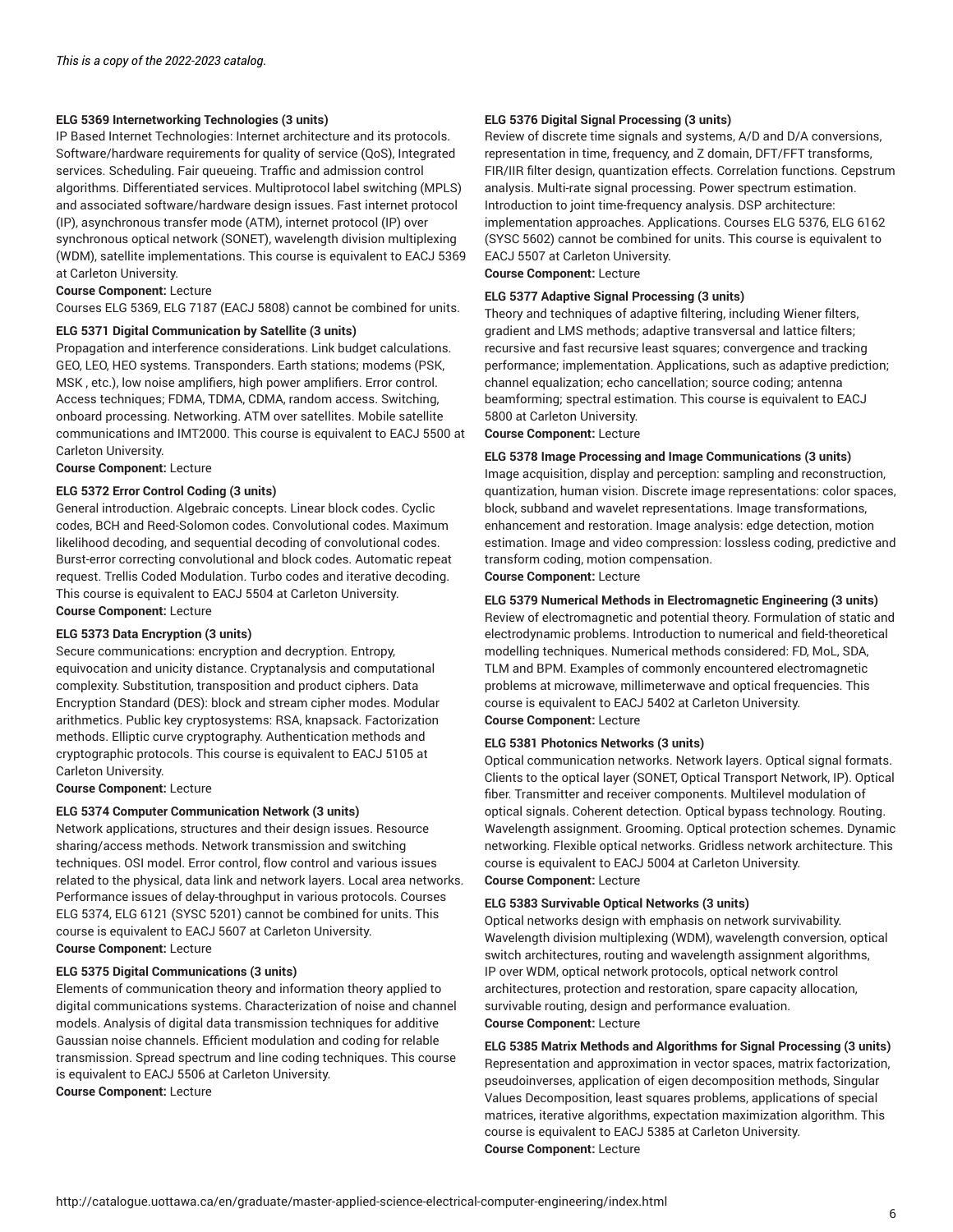#### **ELG 5386 Neural Networks and Fuzzy Systems (3 units)**

Neuro-fuzzy and soft computing. Fuzzy set theory: rules, reasoning and inference systems. Regression and optimization; derivativebased optimization - genetic algorithms, simulated annealing, downhill simplex search. Neural Networks: adaptive networks; bidirectional associative memories; supervised and unsupervised learning; learning from enforcement. Applications: neuro-fuzzy modelling and control, pattern recognition. Courses ELG 5386, MCG 5356 (MECH 5506) cannot be combined for units. This course is equivalent to EACJ 5386 at Carleton University.

#### **Course Component:** Lecture Exclusion: MCG 5356 (MECH5506).

### **ELG 5901 Projet en génie électrique / Electrical Engineering Project (6**

**crédits / 6 units)** Projet en génie électrique. Nécessite un rapport écrit approfondi et une présentation orale. Classé S (satisfaisant) ou NS (non satisfaisant). / Project in electrical engineering. Requires an in-depth written report and an oral presentation. Graded S (Satisfactory) or NS (Not satisfactory). **Volet / Course Component:** Recherche / Research

Préalable : ELG 5301. Les cours ELG 5901, ELG 5902, GNG 5902 ne peuvent être combinés pour l'obtention de crédits. / Prerequisite: ELG 5301. The courses ELG 5901, ELG 5902 and GNG 5902 cannot be combined for units.

#### **ELG 5902 Projet de stage en entreprise / Industry Internship Project (6 crédits / 6 units)**

Réalisation d'un projet d'ingénierie électrique encadré par un expert de l'industrie et un professeur qui supervise le projet. Le projet sera évalué par un rapport de projet final soumis au professeur, ainsi que par une évaluation formelle de l'étudiant par l'expert de l'industrie. Les projets internationaux (emplacement ou expert du secteur) sont autorisés. / Completion of an electrical engineering project mentored by an industry expert and a professor who co-supervise the project. Project will be evaluated by a final project report submitted to the professor, as well as a formal assessment of the student by the industry expert. International projects (location or industry expert) are permitted.

**Volet / Course Component:** Recherche / Research

Préalable : ELG 5301. Les cours ELG 5901, ELG 5902, GNG 5902 ne peuvent être combinés pour l'obtention de crédits. / Prerequisite: ELG 5301. The courses ELG 5901, ELG 5902 and GNG 5902 cannot be combined for units.

#### **ELG 6101 Simulation and Modelling (3 units)**

Simulation as a problem solving tool. Random variable generation, general discrete simulation procedure: event table and statistical gathering. Analyses of simulation data: point and interval estimation. Confidence intervals. Overview of modelling, simulation and problem solving using simscript, modism and other languages. This course is equivalent to SYSC 5001 at Carleton University. **Course Component:** Lecture

#### **ELG 6102 Pattern Classification and Experiment Design (3 units)**

This course covers media compression, in-depth issues of scalability in the compression domain (including audio, images, video, 2D and 3D graphics), and adaptation towards various contexts; as well is covering various popular media encoding standards (including JPEG and MPEG). This course is equivalent to SYSC 5405 at Carleton University. **Course Component:** Lecture

#### **ELG 6103 Discrete Stochastic Models (3 units)**

Models for software, computer systems, and communications networks, with discrete states, instantaneous transitions and stochastic behaviour. Communicating finite state machines and Petri nets. Review of concepts of probability, and of Markov Chains with discrete and continuous parameters. Basic queueing theory. Numerical methods for Markov Models. This course is equivalent to SYSC 5003 at Carleton University. **Course Component:** Lecture

#### **ELG 6104 Optimization for Engineering Applications (3 units)**

Introduction to algorithms and computer methods for optimizing complex engineering systems. Includes linear programming, networks, nonlinear programming, integer and mixed-integer programming, genetic algorithms and search methods, and dynamic programming. Emphasizes practical algorithms and computer methods for engineering applications. This course is equivalent to SYSC 5004 at Carleton University. **Course Component:** Lecture

#### **ELG 6105 Optimization Theory and Methods (3 units)**

Advanced theory, algorithms and computer methods for optimization. Interior point methods for linear optimization, advanced methods for nonlinear and mixed-integer optimization. Search methods. Applications in engineering. This course is equivalent to SYSC 5005 at Carleton University.

#### **Course Component:** Lecture

#### **ELG 6106 Design of Real-Time and Distributed Systems (3 units)**

Characteristics of real-time and distributed systems. Modern midware systems, such as CORBA, DCE, RMI for building distributed applications: advantages and disadvantages. Analyzing designs for robustness, modularity, extensibility, portability and performance. Implementation issues. Major course project. This course is equivalent to SYSC 5006 at Carleton University.

**Course Component:** Lecture

#### **ELG 6108 Introduction to Convex Optimization (3 units)**

Mathematics of optimization: linear, nonlinear and convex problems. Convex and affine sets. Convex, quasiconvex and log-convex functions. Operations preserving convexity. Recognizing and formulating convex optimization problems. The Lagrange function, optimality conditions, duality, geometric and saddle-point interpretations. Least-norm, regularized and robust approximations. Statistical estimation, detector design. Adaptive antennas. Geometric problems (networks). Algorithms. **Course Component:** Lecture

#### **ELG 6110 Information Theory (3 units)**

Measure of information: entropy, relative entropy, mutual information, asymptotic equipartition property, entropy rates for stochastic processes; Data compression: Huffman code, arithmetic coding; Channel capacity: random coding bound, reliability function, Blahut-Arimoto algorithm, Gaussian channels, coloured Gaussian noise and "water-filling"; Rate distortion theory; Network information theory. This course is equivalent to SYSC 5506 at Carleton University.

**Course Component:** Lecture

#### **ELG 6111 Computer System Design for Performance (3 units)**

Designing software to demanding performance specifications. Design analysis using models of computation, workload, and performance. Principles to govern design improvement for sequential, concurrent and parallel execution, based on resource architecteure and quantitative analysis. This course is equivalent to SYSC 5101 at Carleton University. **Course Component:** Lecture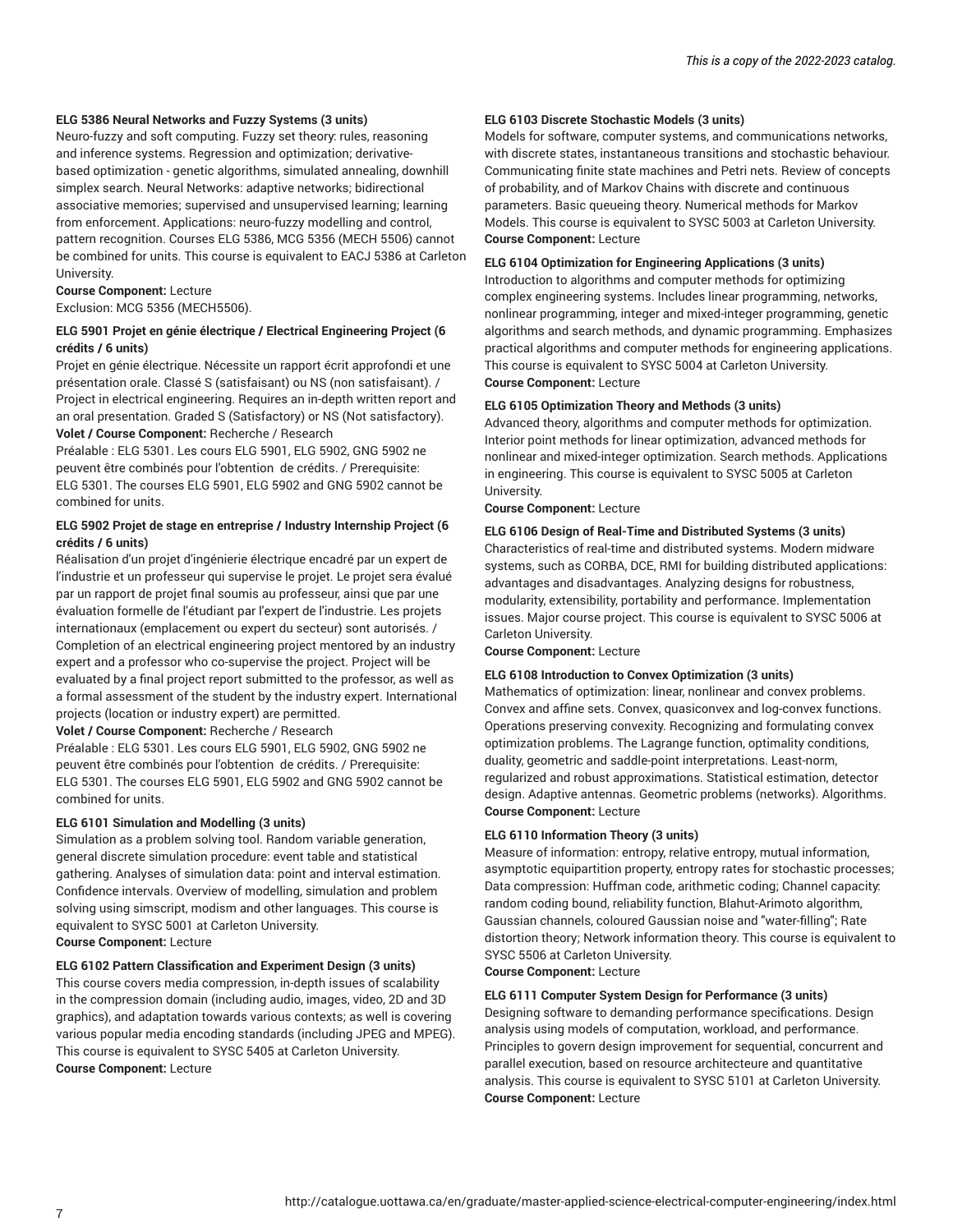#### **ELG 6112 Performance Measurement and Modelling of Distributed Applications (3 units)**

Performance measurements, metrics and models of midware based systems and applications. Benchmarks, workload characterization, and methods for capacity planning and system sizing. Performance monitoring infrastructures for operating systems and applications. Introduction to the design and analysis of experiments and the interpretation of measurements. This course is equivalent to SYSC 5102 at Carleton University.

**Course Component:** Lecture

#### **ELG 6113 Software Agents (3 units)**

Agent-based programming; elements of distributed artificial intelligence; beliefs, desires and intentions; component-based technology; languages for agent implementations; ontologies; KQML; autonomy; adaptability; security issues; mobility; standards; agent design issues and frameworks; applications in telecommunications. This course is equivalent to SYSC 5103 at Carleton University.

**Course Component:** Lecture

#### **ELG 6114 Methodologies for Discrete-Event Modeling and Simulation (3 units)**

Methodological aspects of simulation. Modelling discrete events systems. Modelling formalisms: FSA, FSM, Petri Nets, DEVS, others. Verification and validation. Cellular models: cellular automata, cell-DEVS. Continuous and hybrid models. Parallel and distributed simulation (PADS) techniques. PADS middleware: HLA, parallel-DEVS, Time-warp. This course is equivalent to SYSC 5104 at Carleton University. **Course Component:** Lecture

#### **ELG 6115 Software Quality Engineering and Management (3 units)**

All aspects of software quality engineering. Software testing, at all stages of the software development and maintenance life cycle. Software reviews and inspections. Use of software measurement and quantitative modelling for the purpose of software quality control and improvement. Courses ELG 6115, CSI 5111 (COMP 5501) cannot be combined for units. This course is equivalent to SYSC 5105 at Carleton University. **Course Component:** Lecture

#### **ELG 6118 Topics in Information Systems (3 units)**

Recent and advanced topics in the field of Information Systems and its related areas. This course is equivalent to SYSC 5108 at Carleton University.

#### **Course Component:** Lecture

#### **ELG 6119 Teletraffic Engineering (3 units)**

Congestion phenomena in telephone systems, and related telecommunications networks and systems, with an emphasis on the problems, notation, terminology, and typical switching systems and networks of the operating telephone companies. Analytical queueing models and applications to these systems. This course is equivalent to SYSC 5109 at Carleton University.

### **Course Component:** Lecture

#### **ELG 6120 Algebraic Coding Theory (3 units)**

Review of Algebra, Finite Fields, Linear Block Codes and their Properties, Hamming Codes, Cyclic codes; Hadamard Matrices and Hadamard Codes, Golay Codes, Reed-Muller Codes, BCH and Reed-Solomon Codes, Decoding Algorithms, Coding Bounds. Courses ELG 6120, ELG 6157 (SYSC 5507) cannot be combined for units. This course is equivalent to SYSC 5200 at Carleton University.

**Course Component:** Lecture

#### **ELG 6121 Computer Communication (3 units)**

Computer network types, introductory queueing theory and performance analysis. OSI layering and BISDN layering modifications. Data link layer. Local area networks and random access (CSMA - CD, switched ethernet, token ring, wireless LAN). Public Networks. IP networks, addressing, routing. Transport layer, flow control. Introduction to ISDN. Courses ELG 6121, ELG 5374 (EACJ 5607) or ELG 4181 (SYSC 4602) cannot be combined for units. This course is equivalent to SYSC 5201 at Carleton University.

**Course Component:** Lecture

#### **ELG 6127 Distributed Systems Engineering (3 units)**

Techniques for representing distributed systems: precedence graphs, petrinets, communicating state-machines etc. Processes, threads, synchronization and interprocess communication techniques, RPC. Protocol: OSI model, application and presentation layers. Middleware for client-server application management, CORBA. Resource management: processor allocation and load sharing. Real-time issues and scheduling. This course is equivalent to SYSC 5207 at Carleton University. **Course Component:** Lecture

#### **ELG 6130 Health Care Engineering (3 units)**

Overview of health care system/participants; biophysical measurements for diagnosis/monitoring; biomedical sensors/technology; telemedicine and applications; safety considerations; managing medical technologies/ funding models for clinical engineering departments; considerations for developing countries. This course is equivalent to SYSC 5402 at Carleton University.

#### **Course Component:** Lecture

Courses ELG 6130 and ELG 5123 cannot be combined for units. This course is equivalent to SYSC 5402 at Carleton University.

#### **ELG 6131 Advanced Topics in Biomedical Engineering (3 units)**

Topics vary from year to year. This course is equivalent to SYSC 5301/ EACJ 5127 at Carleton University.

**Course Component:** Lecture

#### **ELG 6136 Mobile Computing Systems (3 units)**

Systems to build mobile applications. Covers data link layer to application layer. Emphasis on existing wireless infrastructure and IETF protocols. Focuses on view of mobile application developer; communication systems, middleware and application frameworks, de facto standards proposed/developed by industry consortia. This course is equivalent to SYSC 5306 at Carleton University. **Course Component:** Lecture

#### **ELG 6141 Adaptive Control (3 units)**

System identification. Least squares and recursive identification techniques. Asymptotic and theoretical properties. Model structure selection. Prediction and estimation. Model reference adaptive control and self tuning regulators. Nonlinear adaptive systems. Stability. Neural networks and neuro-control. Applications to robotics, control and pattern recognition. This course is equivalent to SYSC 5401 at Carleton University.

**Course Component:** Lecture

**ELG 6142 Advanced Dynamics With Applications to Robotics (3 units)** Lagrange equations and Hamilton's principle. Dynamics of lumped parameter and continuous systems. Natural modes and natural frequencies. Forced vibrations. Stability and bifurcation. Kinematics and dynamics of rigid bodies. Gyroscopic effects. Forward and inverse kinematics of robot manipulators. Denavit-Hartenberg notation. Derivation of manipulator dynamics. This course is equivalent to SYSC 5402 at Carleton University. **Course Component:** Lecture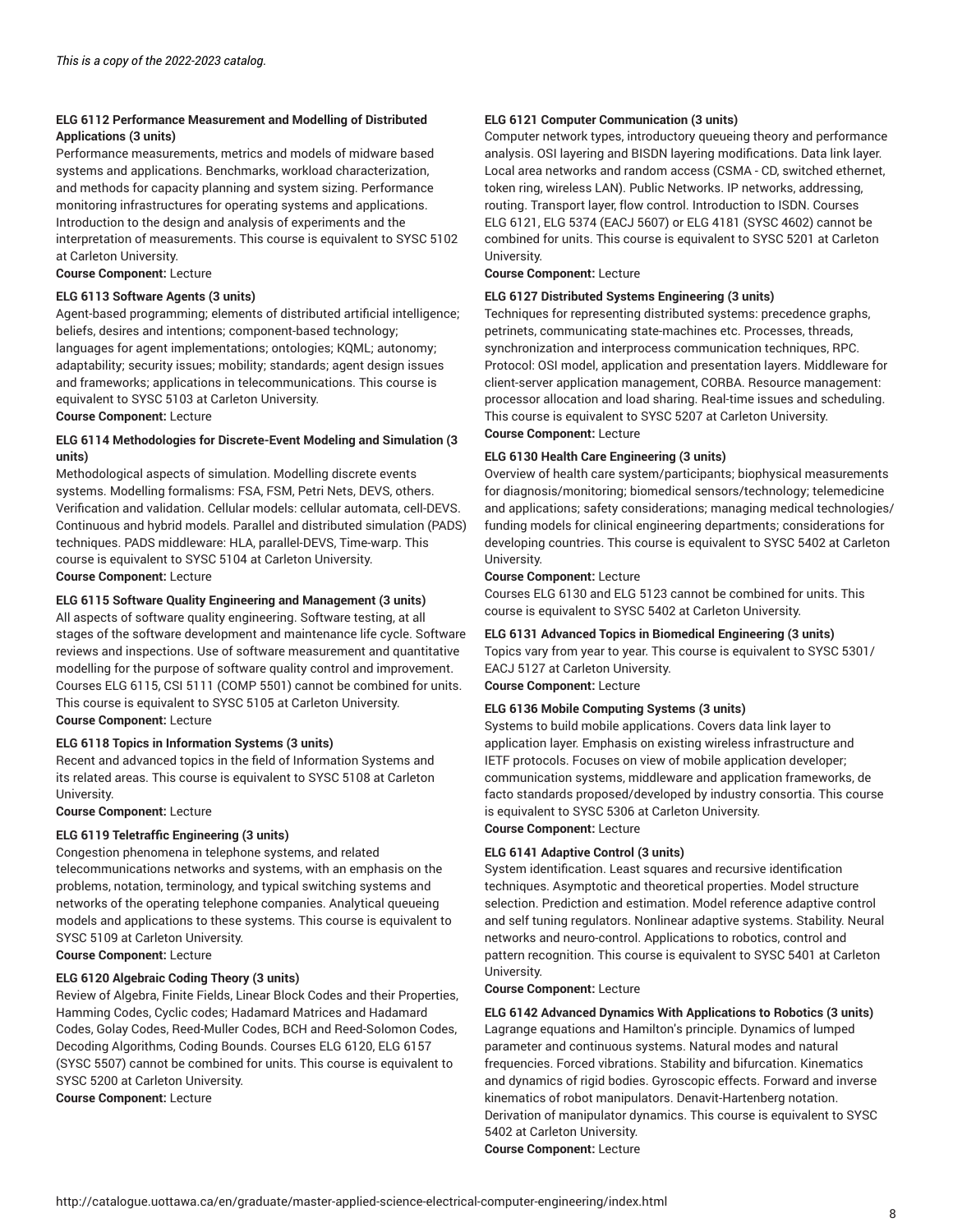#### **ELG 6143 Network Access Techniques (3 units)**

A range of access technologies with emphasis on broadband access. Physical channels and the state-of-the-art of coding, modulation, multiplexing strategies to overcome physical impairments, including high-speed transmission over twisted pair, wireless, fibre and co-axial media.This course is equivalent to SYSC 5403 at Carleton University. **Course Component:** Lecture

#### **ELG 6152 Advanced Linear Systems (3 units)**

Modelling and state space realization. Review of signals and systems. Solution to the matrix DE. Discrete time systems and the Z transform. Canonical representations and transformations. Controllability, observability and controller and observer design. LQR design and the Kalman filter. Numerous examples and applications. This course is equivalent to SYSC 5502 at Carleton University.

**Course Component:** Lecture

#### **ELG 6153 Stochastic Processes (3 units)**

Basic concepts of randomness, as applied to communications, signal processing, and queueing systems; probability theory, random variables, stochastic processes; random signals in linear systems; introduction to decision and estimation; Markov chains and elements of queueing theory. Courses ELG 6153, ELG 5119 (EACJ 5109) cannot be combined for units. This course is equivalent to SYSC 5503 at Carleton University.

**Course Component:** Lecture Exclusion: ELG 5119.

#### **ELG 6154 Principles of Digital Communication (3 units)**

Elements of communication theory and information theory applied to digital communications systems. Characterization of noise and channel models. Optimum Receiver Theory. Modulation and coding for reliable transmission: MPSK, MQAM, M-ary orthogonal modulation. Channel coding, trellis coded modulation. Spread spectrum and CDMA communications. Courses ELG 6154, ELG 5375 cannot be combined for units. This course is equivalent to SYSC 5504 at Carleton University. **Course Component:** Lecture

#### **ELG 6158 Digital Systems Architecture (3 units)**

New architectural concepts are introduced. Discussion of programmable architectures (micro-controllers, DSPs, GP) and FPGAs. Memory interfacing. Scalable, superscalar, RISC, CISC, and VLIW concepts. Parallel structures: SIMD, MISD, and MIMD. Fault tolerant systems and DSP architectures. Examples of current systems are used for discussions. This course is equivalent to SYSC 5508 at Carleton University.

**Course Component:** Lecture

#### **ELG 6159 Interactive Media and Digital Art (3 units)**

Interactive digital technologies as new media for art and entertainment. Topics include essential features of the digital media, interactivity, computer games and gamification, interactive stories, serious games, virtual worlds and social networks, and digital art. This course is equivalent to SYSC 5409 at Carleton University. **Course Component:** Lecture

#### **ELG 6160 Adaptive Signal Processing (3 units)**

Theory and techniques of adaptive filtering, including Wiener filters, gradient and LMS methods; adaptive transversal and lattice filters; recursive and fast recursive least squares; convergence and tracking performance; implementation. Applications, such as adaptive prediction; channel equalization; echo cancellation; source coding; antenna beamforming, spectral estimation. This course is equivalent to SYSC 5600 at Carleton University. **Course Component:** Lecture

#### **ELG 6161 Neural Signal Processing (3 units)**

Multidimensional function approximation. The least squares adaptive algorithm and the generalized delta rule. Multi-layered perceptrons and the back-propagation algorithm. Approximation of non-linear functions. Radial basis functions. Self-organized maps. Applications of neural signal processing to control, communications and pattern recognition. Courses ELG 6161, ELG 5796 (EACJ 5709) cannot be combined for units. This course is equivalent to SYSC 5601 at Carleton University. **Course Component:** Lecture

#### **ELG 6162 Digital Signal Processing: Algorithms, Hardware, and Software (3 units)**

Review of discrete time signals and systems, A/D and D/A conversions, representation in time, frequency, and Z domain, DFT/FFT transforms, FIR/IIR filter design, quantization effects. Correlation functions. Cepstrum analysis. Multi-rate signal processing. Power spectrum estimation. Introduction to joint time-frequency analysis. DSP architecture: implementation approaches. Applications. This course is equivalent to SYSC 5602 at Carleton University.

**Course Component:** Lecture

#### **ELG 6163 Digital Signal Processing Microprocessor, Software and Applications (3 units)**

Characteristics of DSP algorithms and architectural features of current DSP chips: TMS320, DSP-56xxx, AD-21xx and SHARC. DSP multiprocessors and fault tolerant systems. Algorithm/software/ hardware architecture interaction, program activity analysis, development cycle, and design tools. Case studies: LPC, codecs, FFT, echo cancellation. Viterbi decoding. This course is equivalent to SYSC 5603 at Carleton University.

**Course Component:** Lecture

#### **ELG 6164 Advanced Topics in Digital Signal Processing: Speech Communications and Applications (3 units)**

This course is equivalent to SYSC 5604 at Carleton University. **Course Component:** Lecture

#### **ELG 6165 Advanced Digital Communication (3 units)**

Techniques and performance of digital signalling and equalization over linear bandlimited channels with additive Gaussian noise. Fading multipath channels: diversity concepts, modelling and error probability performance evaluation. Synchronization in digital communications. Spread spectrum in digital transmission over multipath fading channels. Courses ELG 6165, ELG 5780 (EACJ 5704) cannot be combined for units. This course is equivalent to SYSC 5605 at Carleton University. **Course Component:** Lecture

**ELG 6166 Multi-Access Communication Systems (3 units)**

Mobile radio channel characterization: signal strength prediction techniques and statistical coverage; fading; delay spread; interference models and outage probabilities. Digital modulation and transmission system performance. Signal processing techniques: diversity and beamforming, adaptive equalization, coding. Applications to TDMA and CDMA cellular systems. This course is equivalent to SYSC 5606 at Carleton University.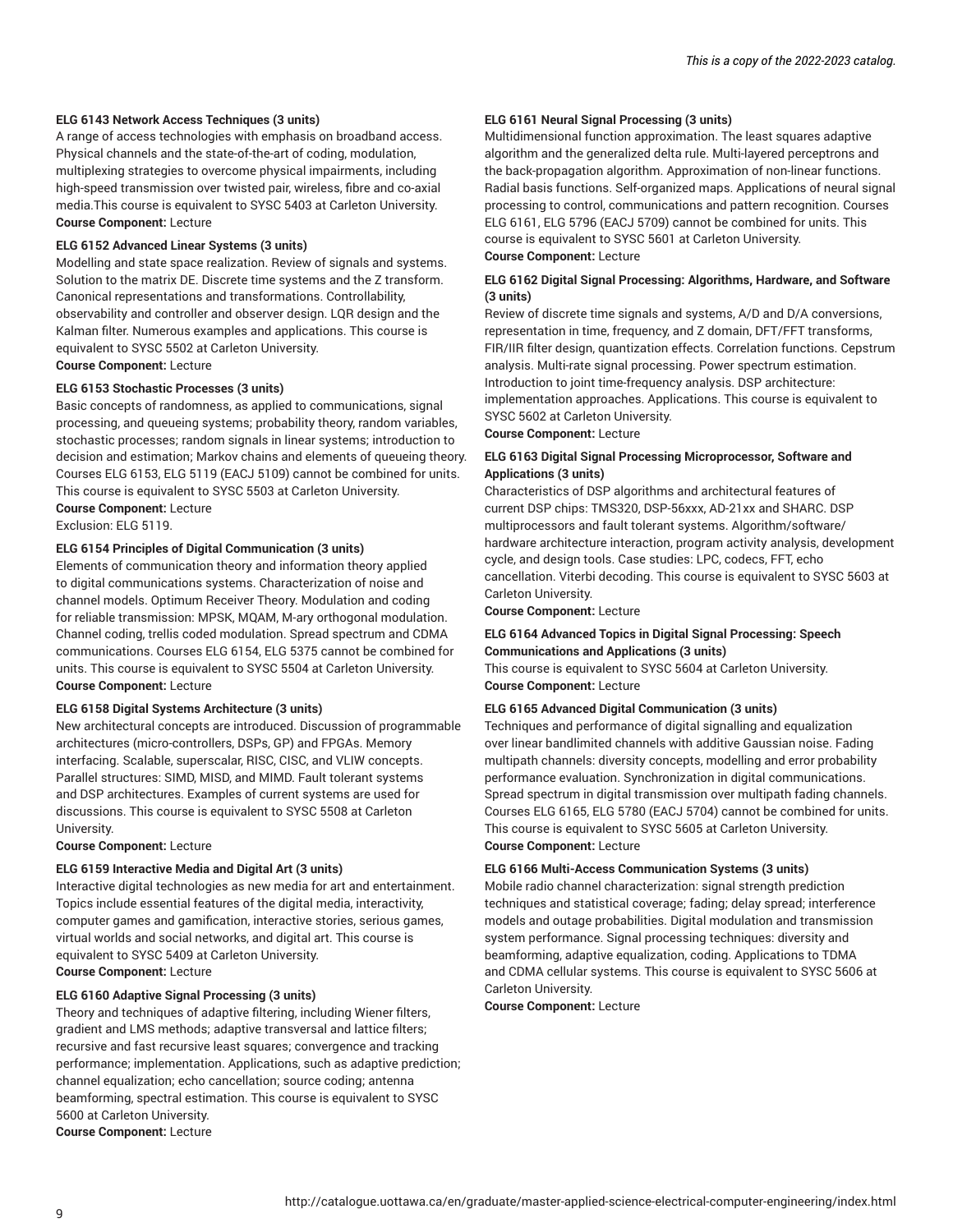#### **ELG 6167 Source Coding and Data Compression (3 units)**

Discrete and continuous sources. Discrete sources: Huffman coding and run length encoding. Continuous sources: waveform construction coding; PCM, DPCM, delta modulation; speech compression by parameter extraction; predictive encoding; image coding by transformation and block quantization. Fourier and Walsh transform coding. Applications to speech, television, facsimile. This course is equivalent to SYSC 5607 at Carleton University.

**Course Component:** Lecture

#### **ELG 6168 Wireless Communication Systems Engineering (3 units)**

Multiuser cellular and personal radio communication systems; frequency reuse, traffic engineering, system capacity, mobility and channel resource allocation. Multiple access principles, cellular radio systems, signalling and interworking. Security and authentication. Wireless ATM, satellite systems, mobile location, wireless LANs, wireless local loops, broadband wireless etc.

**Course Component:** Lecture

#### **ELG 6169 Digital Television (3 units)**

Television standards: NTSC, PAL, SECAM, and HDTV. Sampling and quantization of television signals: rec 601-1. Digital video compression: inter and intra-frame methods, spatial and transform/wavelet coding; H.261 and MPEG standards. Video conferencing systems and other digital video processing applications. This course is equivalent to SYSC 5609 at Carleton University.

**Course Component:** Lecture

#### **ELG 6170 Spread Spectrum Systems (3 units)**

Types of spread spectrum systems, FH and DS-SS, TH-SS using radio. Hybrid DS/FH-SS. Pseudo-noise generators: statistical properties of M sequences, Galois field connections, Gold codes. OVSF codes. Code tracking loops, initial synchronization of receiver spreading code. Performance in interference environments and fading channels. CDMA systems. SS applications in UWB communications and Imaging systems. This course is equivalent to SYSC 5700 at Carleton University. **Course Component:** Lecture

#### **ELG 6171 Operating System Methods for Real-Time Applications (3 units)**

Principles and methods for operating system design with application to real-time, embedded systems. Concurrent programming: mechanisms and languages; design approaches and issues; run-time support (kernel). Methods for hard real-time applications. Methods for distributed systems; I/O handling. This course is equivalent to SYSC 5701 at Carleton University.

#### **Course Component:** Lecture

#### **ELG 6173 Integrated Database Systems (3 units)**

Database definitions, applications, and architectures. Conceptual design based on the entity-relationship and object-oriented models. Relational data model: relational algebra and calculus, normal forms, data definition and manipulation languages. Database management systems: transaction management, recovery and concurrency control. Current trends: object-oriented, knowledge-based, multimedia and distributed databases.

**Course Component:** Lecture

#### **ELG 6174 Elements of Computer Systems (3 units)**

Concepts in basic computer architecture, assembly languages, high level languages including object orientation, compilers and operating system concepts (including concurrency mechanisms such as processes and threads and computer communication). Designed for graduate students without extensive undergraduate preparation in computer system engineering (or the equivalent experience). This course is equivalent to SYSC 5704 at Carleton University.

**Course Component:** Lecture

**ELG 6176 Analytical Performance Models of Computer Systems (3 units)** Analytical modelling techniques for performance analysis of computing systems. Theoretical techniques covered include single and multiple class queueing network models, together with a treatment of computational techniques, approximations, and limitations. Applications include scheduling, memory management, peripheral devices, databases, multiprocessing, and distributed computing. This course is equivalent to SYSC 5706 at Carleton University.

**Course Component:** Lecture

#### **ELG 6178 Development of Real-Time and Distributed Software With Reusable Components (3 units)**

Advanced object-oriented design and programming of real-time and distributed systems using C++ and/or Java. Object-oriented features; inheritance, polymorphism, templates, exception handling. Concurrency issues. Design patterns and frameworks for distributed systems, with examples from communication applications. Design issues for reusable software. This course is equivalent to SYSC 5708 at Carleton University. **Course Component:** Lecture

#### **ELG 6179 Advanced Topics in Software Engineering (3 units)**

This course is equivalent to SYSC 5709 at Carleton University. **Course Component:** Lecture

#### **ELG 6180 Network Computing (3 units)**

Design and Java implementation of distributed applications that use telecommunication networks as their computing platform. Basics of networking; Java networking facilities. Introduction to open distributed processing; CORBA, JavalDL, JavaRMI, CGI/HTTP, DCOM, Componentware; Enterprise JavaBeans, ActiveX. Agents: Java code mobility facilities. Security issues; Java security model. This course is equivalent to SYSC 5800 at Carleton University.

**Course Component:** Lecture

**ELG 6181 Advanced Topics in Computer Communications (3 units)** This course is equivalent to SYSC 5801 at Carleton University. **Course Component:** Lecture

#### **ELG 6182 Topics in Information and Systems Science (3 units)**

An introduction to the process of applying computers in problem solving. Emphasis is placed on the design and analysis of efficient computer algorithms for large, complex problems. Applications in a number of areas are presented: data manipulation, databases, computer networks, queueing systems, optimization. This course is equivalent to SYSC 5802 at Carleton University.

**Course Component:** Lecture

#### **ELG 6183 Logic Programming (3 units)**

Review of relational databases, first order predicate calculus, semantics of first order models, deductive querying. Proof theory, unification and resolution strategies. Introduction to Prolog, and/or parallelism and Concurrent Prolog. Applications in knowledge representation and rule based expert systems. This course is equivalent to SYSC 5803 at Carleton University.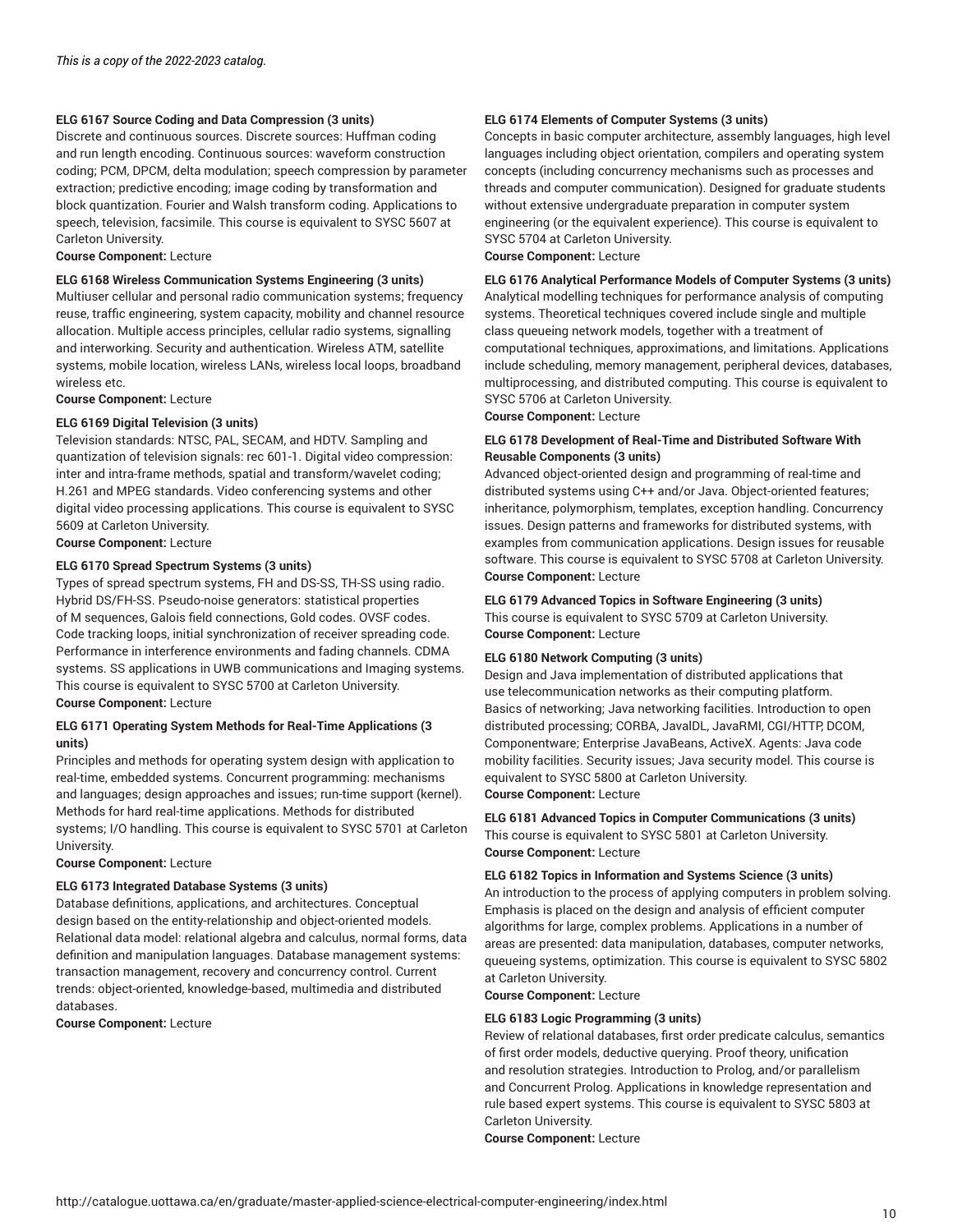#### **ELG 6184 Advanced Topics in Communication Systems (3 units)**

This course is equivalent to SYSC 5804 at Carleton University. **Course Component:** Lecture

#### **ELG 6186 Object Oriented Design of Real-Time and Distributed Systems (3 units)**

Advanced course in software design dealing with design issues at a high level of abstraction. Design models: use case maps for high-level behaviour description; UML for traditional object-oriented concerns. Design patterns. Forward, reverse, and re-engineering. Substantial course project on applications chosen by students. This course is equivalent to SYSC 5806 at Carleton University.

**Course Component:** Lecture

#### **ELG 6187 Advanced Topics in Computer Systems (3 units)**

This course is equivalent to SYSC 5807 at Carleton University. **Course Component:** Lecture

#### **ELG 6188 Communications Network Management (3 units)**

Network management issues, WANs and LANs. The Internet and ISO models of network management. Network management protocols SNMP, CMIP, CMOT, etc. Events, Managed Objects and MIBs. Fault management techniques. Current diagnostic theory and its limitations. AI and Machine learning approaches. Monitoring and fault management tools. This course is equivalent to SYSC 5808 at Carleton University. **Course Component:** Lecture

#### **ELG 6189 Designing Secure Networking and Computer Systems (3 units)**

Security issues in data networks and computer systems. The course considers the protocol layers, looks at issues that are associated with specific types of network architectures. Issues with Web security, protocol security and different classes of attacks and defences will also be addressed. Finally, security issues in emerging paradigms, and trends such as social networks and cloud computing, will be addressed. This course is equivalent to SYSC 5500 at Carleton University. **Course Component:** Lecture

#### **ELG 6196 Directed Studies (3 units) Course Component:** Lecture

#### **ELG 6320 Advanced Topics in Integrated Circuits and Devices (3 units)**

Recent and advanced topics in the field of Integrated Circuits and Devices and its related areas. This course is equivalent to EACJ 5208/ELEC 5200 at Carleton University.

#### **Course Component:** Lecture

#### **ELG 6321 Principles and Design of Advanced Biomedical Instrumentation (3 units)**

Principles of physiological measurements and related instrumentation with particular applications to cardiology, lung function, cerebral and muscle signals, surgery and anaesthesiology, ultrasound measurements, and critical care for infants. This course is equivalent to EACJ 5302/SYSC 5302 at Carleton University.

### **Course Component:** Lecture

#### **ELG 6340 Advanced Linear and Nonlinear Circuit Theory and Application (3 units)**

Graph theory, incidence matrices, cutset matrices, generalized KCL, topological formulation, state-space equations, Tellegen's theorem, statetransition matrix, multi-port representation, stability, passivity, causality, synthesis of passive circuits, active networks, nonlinear dynamic circuits. This course is equivalent to ELEC 6340 at Carleton University. **Course Component:** Lecture

#### **ELG 6342 Introduction to Electronic Design Automation Algorithms and Techniques (3 units)**

Digital design process; Overview of design automation tools/ methodologies; Theory of computational complexity; Layout compaction; Placement and Partitioning; Floorplanning; Routing; Digital simulation; Switch-level simulation; Logic synthesis; Verification; Analog and RF simulation. Area: Computer-Aided Design for Electronic Circuits. This course is equivalent to ELEC 5402 at Carleton University. **Course Component:** Lecture

#### **ELG 6344 Neural Networks for High-Speed /High Frequency Circuit Design (3 units)**

Neural network methodologies for computer-aided design of highspeed/ high-frequency circuits, including modeling of passive and active devices/circuits, and their applications in high-level design and optimization in wired and wireless electronic systems. This course is equivalent to ELEC 5404 at Carleton University. **Course Component:** Lecture

#### **ELG 6349 Microwave and Millimeterwave Integrated Circuits (3 units)**

Design of communications electronics components with emphasis on GaAs MMIC implementation. Overview of MESFET, HEMT, HBT device modeling. Integrated lumped/ distributed passive element modeling. Broadband impedance matching. Design of direct-coupled amplifiers, distributed amplifiers, power devices and amplifiers, phase shifters, switches, attenuators, mixers, oscillators. This course is equivalent to ELEC 5409 at Carleton University.

**Course Component:** Lecture

#### **ELG 6351 Passive Microware Circuits (3 units)**

Characteristics of homogeneous and inhomogeneous transmission lines and waveguides. Planar transmission lines: stripline, microstrip, coplanar lines, slotline. Coupled transmission lines. Modelling of discontinuities. Ferrite components. Microwave network analysis: parameters, CAD models. Design of impedance-matching networks, directional couplers, power splitters, filters. Applications in MICs and MMICs. This course is equivalent to ELEC 5501 at Carleton University. **Course Component:** Lecture

#### **ELG 6352 Analog Integrated Filters (3 units)**

The fundamentals and details of analog integrated filters with emphasis on active continuous-time filters and SAW filters. Comparison to switched-capacitor filters. Review of filter concepts, types of filters, approximations, transformations. Building blocks such as op amps, transconductance amplifiers, and gyrators. Design using cascaded second-order sections, multiple loop feedback and LC ladder simulations. Discussion of issues such as tuning, linearity, dynamic range, and noise. This course is equivalent to ELEC 5502 at Carleton University. **Course Component:** Lecture

#### **ELG 6353 Radio Frequency Integrated Circuit Design (3 units)**

Integrated radio front-end component design, with emphasis on a bipolar process. Overview of radio systems, discussion of frequency response, gain, noise, linearity, intermodulation, image rejection, impedance matching, stability, and power dissipation. Detailed design of low-noise amplifiers, mixers, oscillators and power amplifiers. Design alternatives through the use of one-chip inductors and baluns. The impact of process variations, parasitics, and packaging. Simulation issues and techniques. This course is equivalent to ELEC 5503 at Carleton University. **Course Component:** Lecture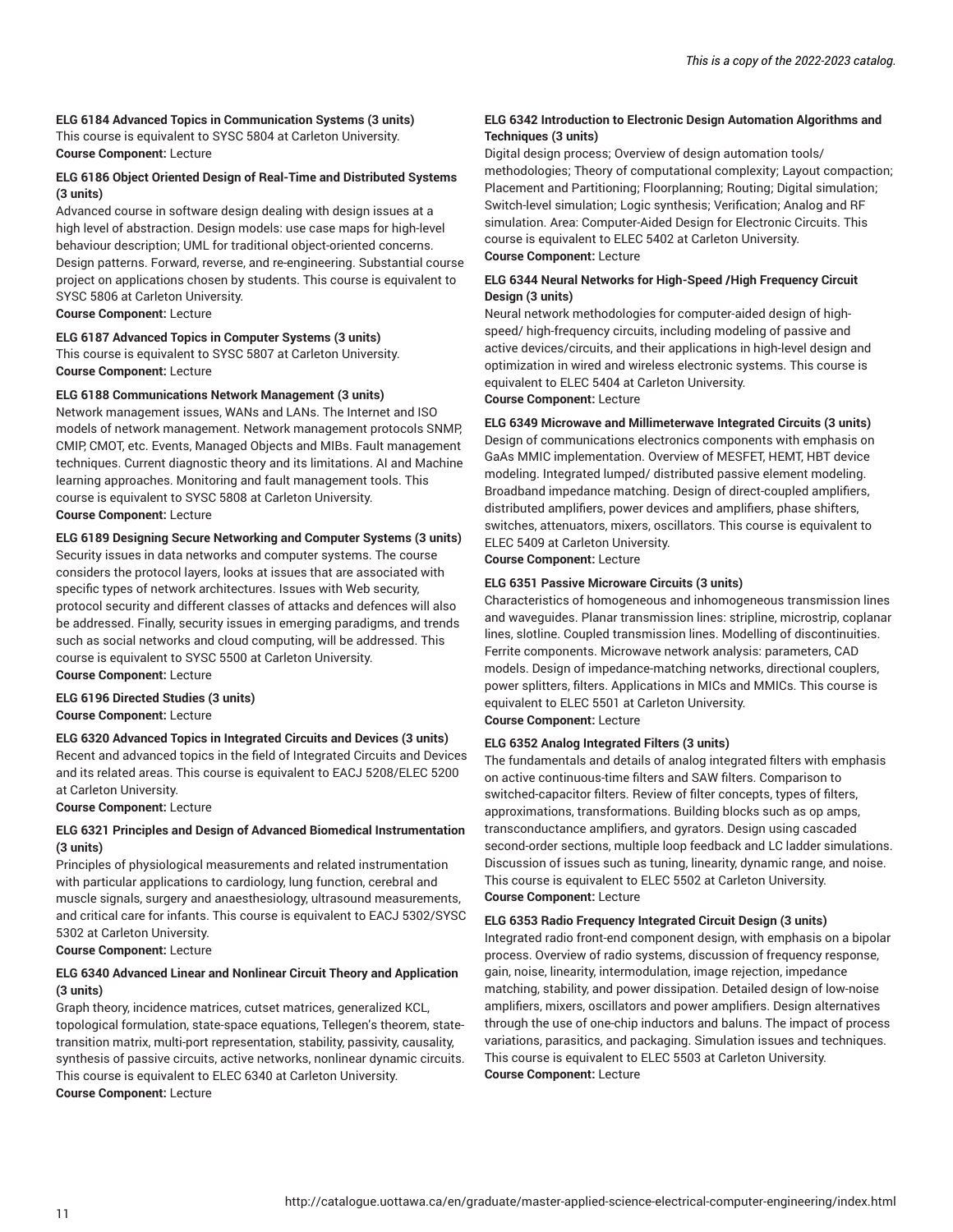#### **ELG 6354 Analysis of High-Speed Electronic Packages and Interconnects (3 units)**

Introduction to techniques of modelling, simulation and optimization in designing high-speed VLSI packages and systems; models for IC packages, interconnects and ground/power planes; lumped element models, distributed models and EM-based models for high-speed VLSI interconnects; delay, crosstalk and switching noise analysis; simulation of multiconductor transmission line networks; asymptotic waveform evaluation (AWE) and moment matching techniques; concurrent thermal and electrical analysis of IC packages and boards; optimization of signal integrity in IC packages and printed circuit boards; macromodelling of linear and non-linear components and circuits. This course is equivalent to ELEC 5504 at Carleton University.

#### **Course Component:** Lecture

### **ELG 6355 Passive Circuit Theory (3 units)**

General description of networks, leading to matrix representation of nterminal lumped and distributed networks. Elements of matrix algebra as applied to networks. Properties of network functions; poles and zeros of driving point and transfer functions. Foster and Cauer canonic forms. Synthesis of lossless two-ports, single- and double-terminated. Modern filter theory; approximation of characteristics by rational functions; Butterworth and Chebyshev approximations. General parameter filters; graphical design. Elliptic filters, predistortion. Phase response and group delay; all-pass and Bessel filters. This course is equivalent to ELEC 5505 at Carleton University.

**Course Component:** Lecture

#### **ELG 6356 Simulation and Optimization of Electronic Circuits (3 units)**

Time and frequency-domain formulations for simulation, sensitivity analysis and optimization. Optimization techniques for performance, cost and yield-driven analysis of electronic circuits. Optimization approaches to modelling and parameter extraction of active and passive elements. Advanced techniques include statistical modelling, tolerance and reliability optimization, computer-aided tuning and analog diagnosis, and large-scale optimizations. Examples and case studies include FET modelling, optimization of amplifiers, filters, multiplexers, mixers, highspeed VLSI packages/interconnects, signal-integrity in high-speed ICs, printed circuit boards and multichip modules. This course is equivalent to ELEC 5506 at Carleton University.

**Course Component:** Lecture

#### **ELG 6357 Active Circuit Theory (3 units)**

Characterization of negative-resistance one-port networks, signal general and amplification. Active two-ports; y, z, h, k, chain and scattering parameters. Measurement of two-port parameters. Activity and passivity; reciprocity, non-reciprocity, and anti-reciprocity. Gyrator as a circuit element. Stability, inherent and conditional; power gain of conjugate and mismatched two-port amplifiers. Amplifier gain sensitivity. Stability, inherent and conditional; power gain of conjugate and mismatched two-port amplifiers. Active filter design; gyrator, negative immittance converter (NIC) and operational amplifier used as functional elements. Practical realization of gyrators and NICs. Active network synthesis. This course is equivalent to ELEC 5507 at Carleton University. **Course Component:** Lecture

#### **ELG 6358 Advanced Methods for Simulation of Large-Scale Circuits and Systems (3 units)**

This course is equivalent to ELEC 5508 at Carleton University. **Course Component:** Lecture

#### **ELG 6359 Integrated Circuit Technology (3 units)**

Survey of technology used in integrated circuit fabrication. Crystal growth and crystal defects, oxidation, diffusion, ion implantation and annealing, gettering, chemical vapour deposition, etching, materials for metallization and contacting, and photolithography. Structures and fabrication techniques for submicron devices. Applications in CMOS and BiCMOS processes. This course is equivalent to ELEC 5509 at Carleton University.

**Course Component:** Lecture

#### **ELG 6360 Digital Integrated Circuit Testing (3 units)**

Production testing of digital integrated circuits. Cost and difficulty of testing. Outline of methods of testing used in production. Testing schemes and design for testability. Specific topics are faults and fault models, yield estimates, testability measures, fault simulation, test generation methods, sequential testing, scan design, boundary scan, built-in self-test, CMOS testing. This course is equivalent to ELEC 5600 at Carleton University.

**Course Component:** Lecture

#### **ELG 6362 Microwave Semiconductor Devices and Applications (3 units)**

Theory of operation for microwave diodes (varactor, p-i-n, Gunn, IMPATT) and transistors (BJT, MESFET, HBT, HEMT). Small-signal, large-signal, and noise models for CAD. Diode oscillators and reflection amplifiers. Design of transitor oscillators and amplifiers. Discussion of technology/ fabrication issues and MMIC applications. This course is equivalent to ELEC 5602 at Carleton University.

**Course Component:** Lecture

#### **ELG 6363 Communications Technology (3 units)**

Review of groundwave, skywave and transionospheric propagation modes relevant to radar, communications and other systems operating in the medium to extra-high frequency bands. The occurrence and magnitude of various types of electromagnetic noise: physical principles involved, modelling and prediction techniques, and limitations of such techniques in practical situations. This course is equivalent to ELEC 5603 at Carleton University.

**Course Component:** Lecture

#### **ELG 6364 Radar Systems (3 units)**

Fundamentals: range equation, minimum detectable signal, radar crosssection, pulse repetition frequency, range ambiguities. Classes of Radar: CW, FM-CW, MTI, tracking, air surveillance, SSR, PAR, MLS, SAR, SLAR, OTH, 3D and bistatic radars. Radar subsystems: transmitters, antennas, receivers, processors, displays. Detection criteria: CFAR receivers, noise, clutter, precipitation. Waveform design: ambiguity functions, pulse compression. Propagation characteristics: earth's curvature, refraction, diffraction, attenuation. This course is equivalent to ELEC 5604 at Carleton University.

**Course Component:** Lecture

#### **ELG 6365 Optical Fibre Communication (3 units)**

Transmission characteristics of and design considerations for multimode and single-mode optical fibre waveguides; materials, structures, and device properties of laser light sources; properties and performance of p-i-n and avalanche photodiodes; types of optical fibre signal formats, preamplifier topologies and noise, receiver sensitivity, transmitter design; link design for digital sytems. This course is equivalent to ELEC 5605 at Carleton University.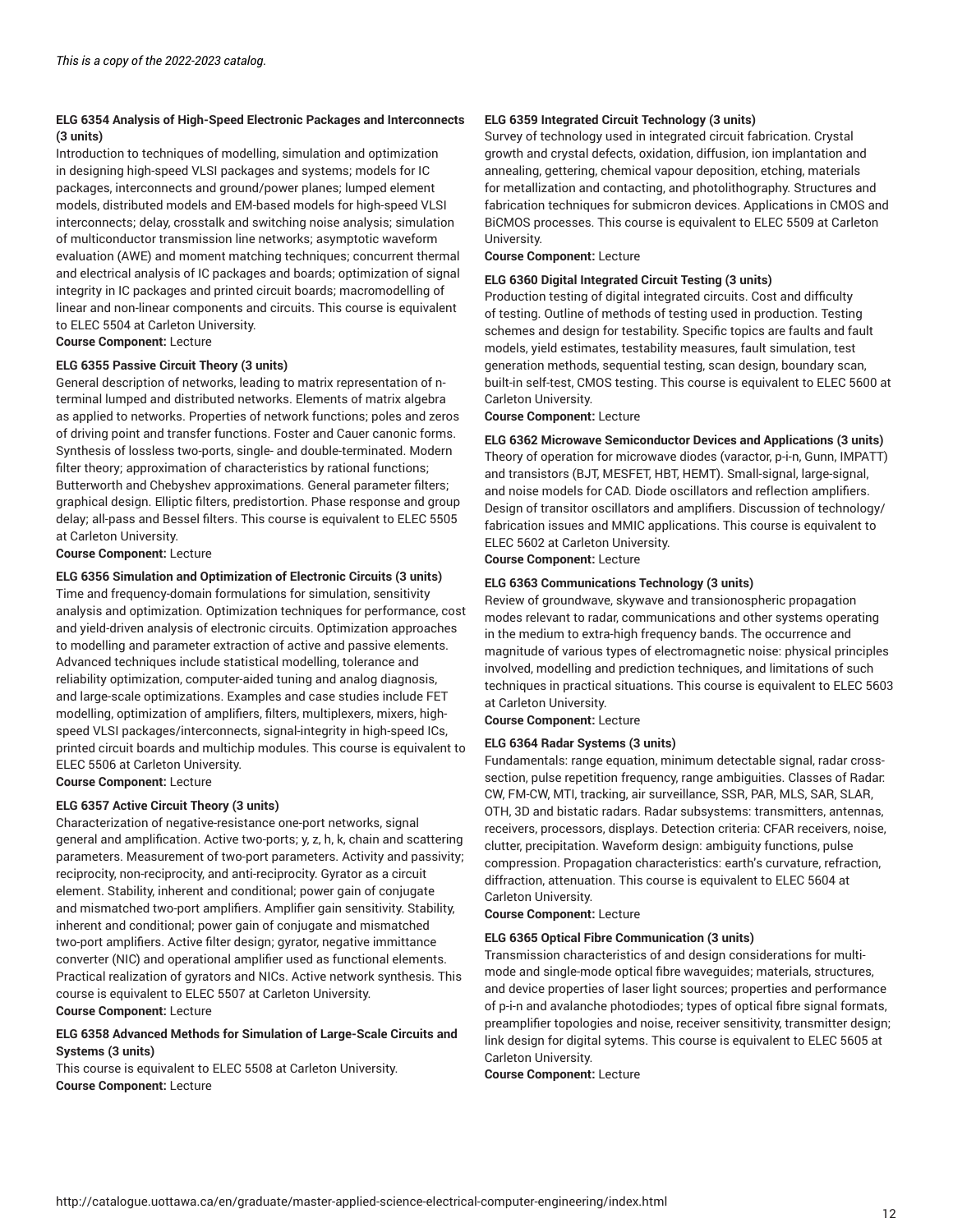#### **ELG 6366 Phase-Locked Circuits (3 units)**

Phase-locked loops: components, fundamentals, stability, transient response, sinusoidal operation, noise performance, tracking, acquisition and optimization. Receiver synchronizers: carrier synchronizers including squaring loop, Costas loop, and remodulator for BPSK, QPSK BER performance; clock synchronizers including early late gate, inphase/ midphase, and delay line multiplier; direct sequence spread spectrum code synchronizers including single dwell and multiple dwell serial PN acquisition, matched filter PN acquisition, delay locked loop and Tau-Dither loop PN tracking; frequency hopped spread spectrum time and frequency synchronization. This course is equivalent to ELEC 5606 at Carleton University.

**Course Component:** Lecture

#### **ELG 6367 Fundamentals of Antenna Engineering (3 units)**

Basic properties of antennas (gain, radiation patterns, polarization, antenna temperature). Analysis of common antennas (dipoles, loops, helices, aperture antennas, microstrip, dielectric resonator antennas, reflectors). Analysis and design of linear and planar arrays (array factors, beam scanning, amplitude weighting, feed networks). This course is equivalent to ELEC 5607 at Carleton University. **Course Component:** Lecture

**ELG 6368 Fourier Optics (3 units)** The theory and applications of diffractive and non-diffractive coherent optics, with emphasis on holograms, tomography and high-speed optical computing. Mathematical basis: generalized 2-D Fourier transforms, transfer function of an optical system, 2-D sampling theory, Helmholtz equation, Green's theorem, and the classical diffraction theories. Eikonal equations; the lens as an optical Fourier transformer; optical imaging and filtering. Bragg cells and their application in optical correlators and spectrum analyzers. Computed axial tomography (CAT scans) with non-diffractive and diffractive sources: Fourier Slice theorem, Filtered Backprojection, Born and Rytov approximations. Physical and computer-generated holograms, volume holograms, holographic optical elements. Optical computing: spatial filtering, holographic memory,

optical processors, optical pattern recognition. This course is equivalent

**Course Component:** Lecture

to ELEC 5608 at Carleton University.

#### **ELG 6369 Nonlinear Microwaves Devices and Effects (3 units)**

The physical basis and mathematical modelling of a variety of microwave/millimetre-wave devices, (some of which exhibit the most extreme nonlinear behaviour known), how they can be exploited in practical circuits and systems, and how the resulting device/circuit interactions can be analyzed. Devices include two-terminal nonlinearresistance elements (varistors) and two two-terminal nonlinearreactance devices (varactors) based on classical, heterostructure and superconducting technologies: pn and Schottky-barrier diodes, tunnel and resonant-tunneling diodes, BIN and BNN varactor diodes, single-barrier-varactor diodes, high-electron-mobility varactor diodes, Josephson-junction diodes, and SIS quasiparticle tunneling junctions. Three-terminal nonlinear devices include MESFETs, HBTs, and HEMTs and RHETs. Circuit applications encompass direct radiation detectors; frequency mixers; resistive, reactive, and active frequency multipliers; as well as reactive and regenerative frequency dividers. Emphasis will be placed on analytical approaches that provide global insight into the nonlinear phenomena. This course is equivalent to ELEC 5609 at Carleton University.

**Course Component:** Lecture

13

**ELG 6370 Spread Spectrum Systems (3 units) Course Component:** Lecture

#### **ELG 6372 Principles of Photonics (3 units)**

Electromagnetic wave propagation in crystals; review of geometric optics; Gaussian beam propagation; optical fibres; dielectric waveguides for optical integrated circuits; optical resonators; optical properties of materials; theory of laser oscillation; specific laser systems; electro-optic modulators; photorefractive materials and applications; holography; optical interconnects. This course is equivalent to ELEC 5702 at Carleton University.

**Course Component:** Lecture

#### **ELG 6373 Advanced Topics in Solid State Devices and Ic Technology (3 units)**

Recent and advanced topics in Solid State Devices and IC Technology. The subject material will vary from year to year according to research interests in the department. Students may be expected to contribute to lectures or seminars on selected topics. This course is equivalent to ELEC 5703 at Carleton University.

**Course Component:** Lecture

Prerequisite: Permission of the Department.

#### **ELG 6374 Advanced Topics in Cad (3 units)**

Recent and advanced topics in Computer-Aided Design (CAD). The subject material will vary from year to year according to research interests in the department. Students may be expected to contribute to lectures or seminars on selected topics. This course is equivalent to ELEC 5704 at Carleton University.

**Course Component:** Lecture

Prerequisite: Permission of the Department.

#### **ELG 6375 Advanced Topics in Vlsi (3 units)**

Recent and advanced topics in Very Large Scale Integration (VLSI). The subject material will vary from year to year according to research interests in the department. Students may be expected to contribute to lectures or seminars on selected topics. This course is equivalent to ELEC 5705 at Carleton University.

**Course Component:** Lecture

Prerequisite: Permission of the Department.

#### **ELG 6376 Submicron Cmos and Bicmos Circuits for Sampled Data Applications (3 units)**

The analog aspects of digital CMOS and BiCMOS circuit design in submicron technologies including reliability; sampled analog circuits, including amplifier nonidealities and switch charge injection; CMOS/ BiCMOS amplifier design considerations, leading up to standard foldedcascode and two-stage circuits. This course is equivalent to ELEC 5706 at Carleton University.

**Course Component:** Lecture

#### **ELG 6377 Microsensors and Mems (3 units)**

Physical design of microelectromechanical systems (MEMS) and microfabricated sensors and actuators. An overview of thin and thick film processes and micromachining techniques will provide fabrication background. Design of a variety of devices including piezoresistive, piezoelectric, electromagnetic, thermal, optical, and chemical sensors and actuators. This course is equivalent to ELEC 5707 at Carleton University.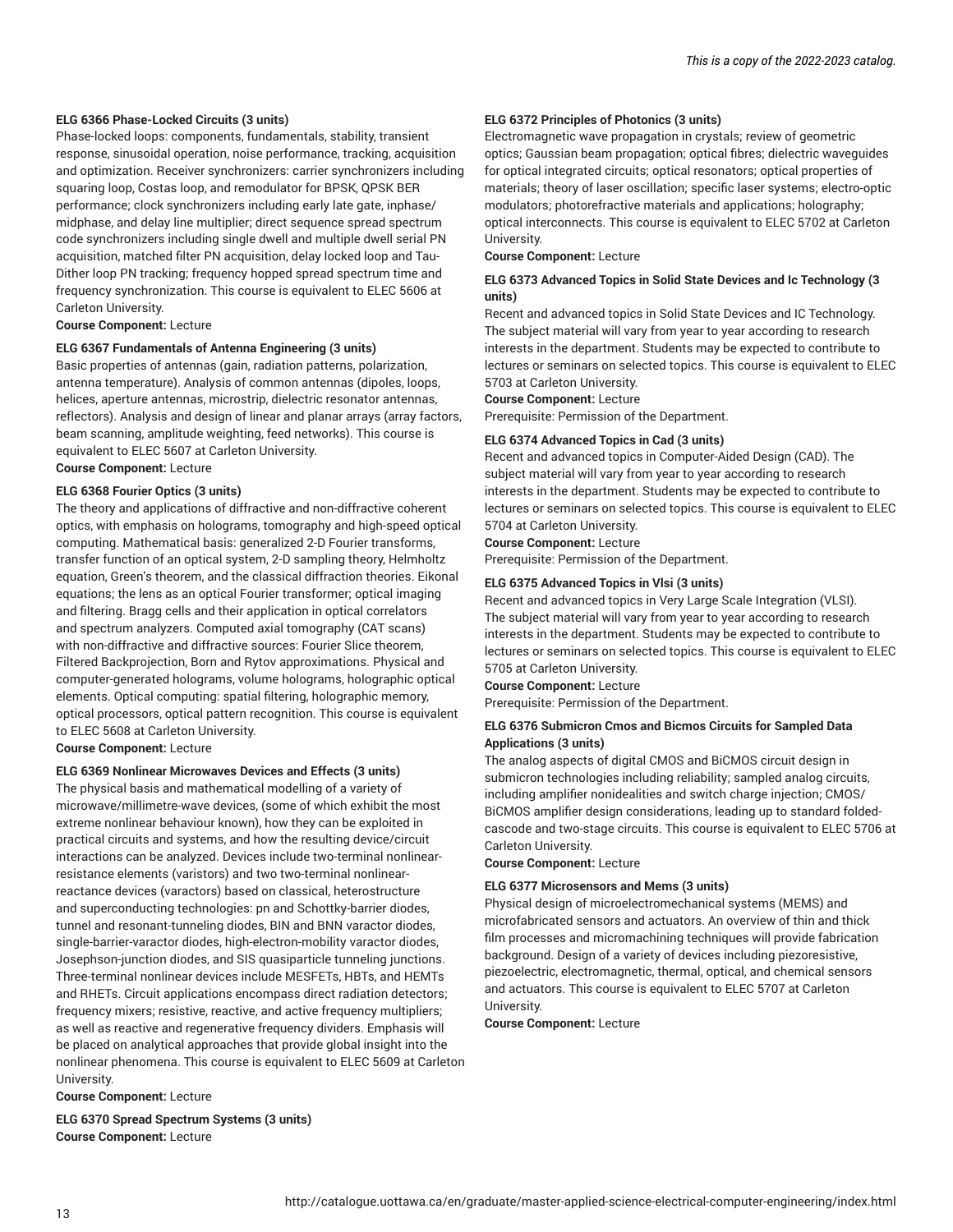#### **ELG 6378 Asic's in Telecommunications (3 units)**

The definition of Application Specific Integrated Circuits is given along with current ASIC technology trends. CMOS and BiCMOS fabrication technologies are compared for their potential use in communications circuits. Circuit building blocks such as amplifiers, switched-capacitor filters and analog to digital converters are overviewed in the context of their communications applications. An overview of vendor technologies is followed by application examples such as line drivers, pulse shaping and equalization circuits, high-speed data transmission over twisted pair copper cables and mobile radio components and implementation issues. Students are required to submit a related literature study and design a communications integrated circuit component using a standard cell library environment. This course is equivalent to ELEC 5708 at Carleton University.

**Course Component:** Lecture

### **ELG 6379 Advanced Topics in Electromagnetics (3 units)**

This course is equivalent to ELEC 5709 at Carleton University. **Course Component:** Lecture

#### **ELG 6380 Theory Semiconductor Devices (3 units)**

Review of solid state physics underlying device mechanisms. Equilibrium and non-equilibrium conditions in a semiconductor. Carrier transport theory. Physical theory of basic semiconductor device structures and aspects of design: PN junctions and bipolar transistors, field effect devices. Current transport relationships for transistors. Charge control theory. Modelling of device mechanisms. Performance limitations of transistors. This course is equivalent to ELEC 5800 at Carleton University. **Course Component:** Lecture

#### **ELG 6381 High-Speed and Low-Power Vlsi (3 units)**

High-Speed and Low-Power CMOS VLSI Circuit techniques covering the low and high levels of abstraction, including Transistor, Switch, Logic-Gate, Module, and System Levels. At each level students learn the state-of-the-art techniques to optimize the performance and energy consumption of a circuit. They also use one or more of these techniques in a design project. This course is equivalent to ELEC 5801 at Carleton University.

**Course Component:** Lecture Prerequisites: ELG 6384

#### **ELG 6382 Surface Controlled Semiconductor Devices (3 units)**

Fundamentals of the MOS system: MOS capacitors. Long channel behaviour: theory, limitations and performance of the SPICE level 1 and 2 models. Small geometry effects: theory, limitations and performance of the SPICE level 3 model. Subthreshold operation and modelling. Hot electron effects and reliability. Advanced analysis: the MISNAN model. This course is equivalent to ELEC 5802 at Carleton University. **Course Component:** Lecture

#### **ELG 6383 Computer Aided Design: Automated Ic Synthesis (3 units)**

Various topics related to computer analysis and synthesis of VLSI circuits including: logic synthesis, finite state machine synthesis, design methodologies, design for reuse, testing, common VLSI functions, a review of Verilog. This course is equivalent to ELEC 5803 at Carleton University.

#### **Course Component:** Lecture

Prerequisite: some IC design knowledge such as given in 4708.

#### **ELG 6384 Integrated Circuit Engineer. I (3 units)**

Integrated circuit design with a strong emphasis on design methodology. Design philosophies considered include Full Custom design, standard cells, gate arrays and sea-of-gates using CMOS and BiCMOS technology. This course is equivalent to ELEC 5804 at Carleton University. **Course Component:** Lecture

#### **ELG 6385 Integrated Circuit Engineering II (3 units)**

Using state-of-the-art CMOS and BiCMOS technologies, students will initiate their own design of an integrated circuit using tools in the CAD lab and submit it for fabrication where the design warrants. This course is equivalent to ELEC 5805 at Carleton University. **Course Component:** Lecture

### **ELG 6388 Signal Processing Electronics (3 units)**

Signal processing from the viewpoint of analog circuit design. CCDs, BBDs, transversal filters, recursive filters, switched capacitor filters, with particular emphasis on integration of analog signal processing techniques in monolithic MOS ICs. Detailed operational amplifier design in CMOS technology. Implications of nonideal operational amplifier behaviour in filter performance. Basic sampled data concepts, detailed Z transform analysis of switched capacitor filters and more complex circuits. Noise in analog and sampled analog circuits, including calculation of dynamic range and signal-to-noise ratio. This course is equivalent to ELEC 5808 at Carleton University.

**Course Component:** Lecture

#### **ELG 6389 Nonlinear Electronic Circuits (3 units)**

A unified representation of non-linear circuits used in today's telecommunications ICs is introduced. Nonlinear representation of circuits based on operational amplifiers, sinusoidal oscillators, amplitude modulators, demodulators, frequency modulators, frequency demodulators, mixers and Phase Locked Loop (PLL) is introduced. Design implications for commonly used Complementory Metal-Oxide Semiconductor (CMOS) and bipolar circuits. This course is equivalent to ELEC 5809 at Carleton University.

#### **Course Component:** Lecture

Courses ELG 6389, ELG 6375 (ELEC 5705) cannot be combined for units if taken as a special topic in ELG 6375.

#### **ELG 6392 Advanced Linear and Nonlinear Circuit Theory and Application (3 units)**

Graph theory, incidence matrices, cutset matrices, generalized KCL, topological formulation, state-space equations, Tellegen's theorem, statetransition matrix, multi-port representation, stability, passivity, causality, synthesis of passive circuits, active networks, nonlinear dynamic circuits. This course is equivalent to ELEC 6340 at Carleton University. **Course Component:** Lecture

#### **ELG 6393 Interactive Networked Systems & Telemedicine (3 units)**

Telemanipulator; human motoring and sensory capabilities; typical interface devices; mathematical model of haptic interfaces; haptic rendering; stability and transparency; remote control schemes; time delay compensation; networking and real-time protocols, history and challenges of telemedicine; telemedicine applications: telesurgery, telemonitoring, tele-diagnosis and tele-homecare. This course is equivalent to SYSC 5303 at Carleton University.

**Course Component:** Lecture

#### **ELG 6396 Directed Studies (3 units) Course Component:** Lecture

#### **ELG 6397 Solar Cells - Principles, Materials, Systems and Operation (3 units)**

Solar radiation. Solar cells: crystalline silicon, thin film technologies, space and concentrator cells, organic and dye sensitized. Photovoltaic systems: introduction, balance of system components, grid-connected systems, space and concentrator systems. Testing, monitoring, and calibration standards. Economics, environment and business strategy. **Course Component:** Lecture